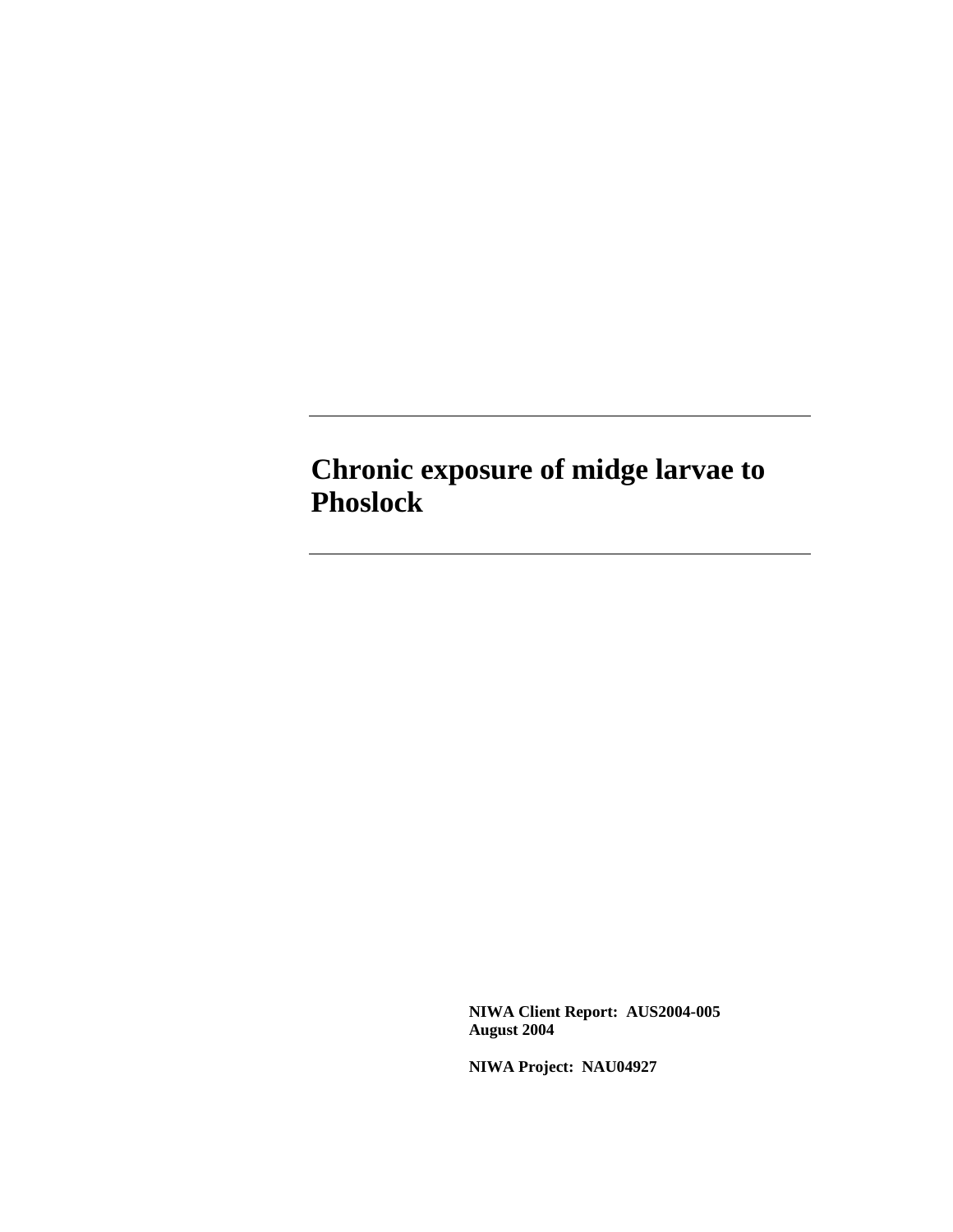# **Chronic exposure of midge larvae to Phoslock**

# S.J. Clearwater

*Prepared for* 

# ECOWISE Environmental Pty Ltd

NIWA Client Report: AUS2004-005 August 2004

NIWA Project: NAU04927

NIWA Australia Pty Ltd ABN 87 094 585 994 Level 2, North Tower, Terrace Office Park, 527 Gregory Terrace, Bowen Hills P O Box 359, Wilston, Queensland, Australia 4051 Telephone +61-7-3257 0522, Facsimile +61-7-3257 0566 www.niwa.com.au

 All rights reserved. This publication may not be reproduced or copied in any form without the permission of the client. Such permission is to be given only in accordance with the terms of the client's contract with NIWA Australia. This copyright extends to all forms of copying and any storage of material in any kind of information retrieval system.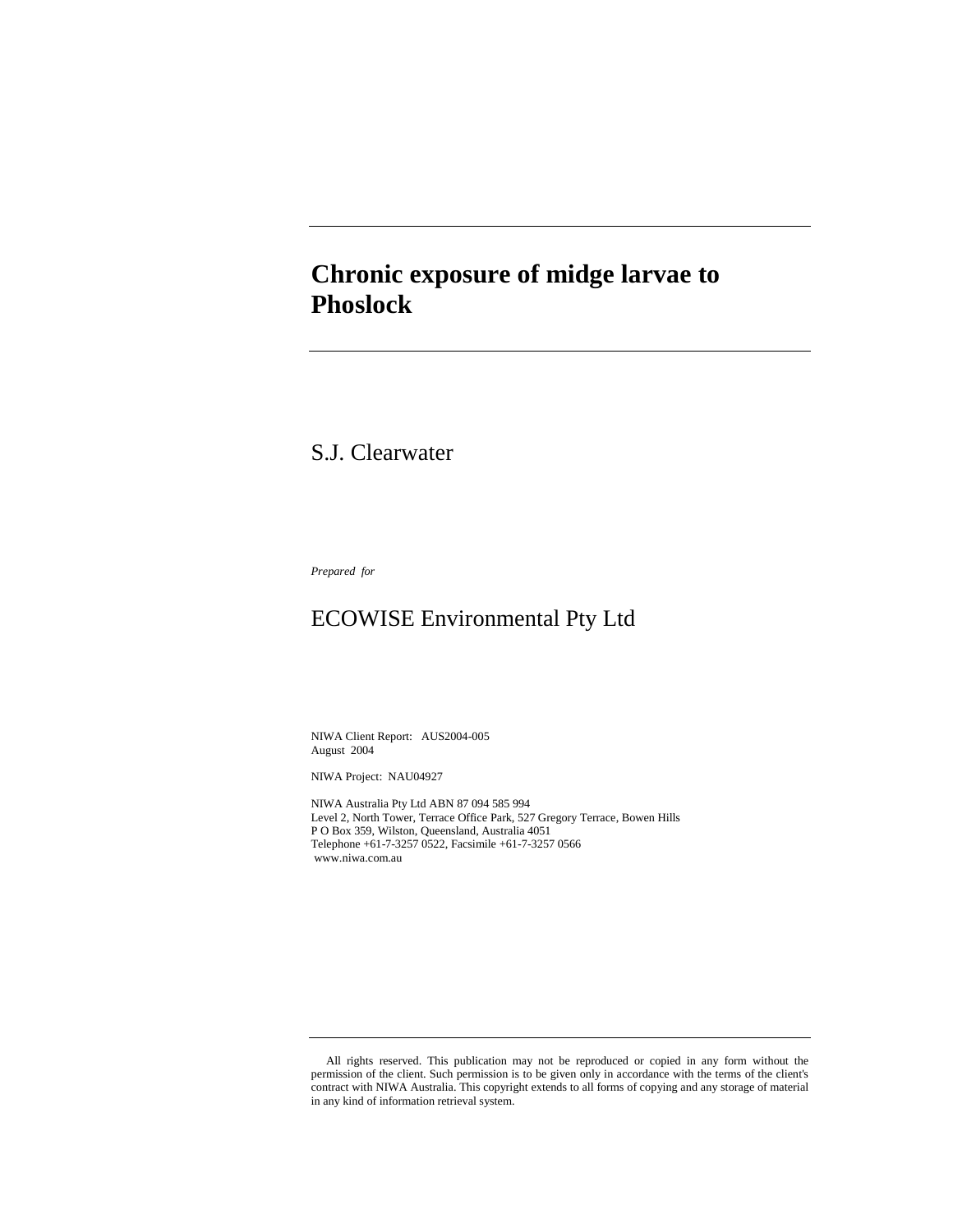# **Contents**

| 1. |                               | Introduction                                         | 1              |
|----|-------------------------------|------------------------------------------------------|----------------|
| 2. | <b>Methods and Materials</b>  | $\overline{2}$                                       |                |
|    | 2.1.                          | <b>Test Organisms</b>                                | $\overline{c}$ |
|    | 2.2.                          | General Methods                                      | $\overline{c}$ |
|    | 2.3.                          | Application rates                                    | 4              |
|    | 2.4.                          | Chemical analyses of water and sediment              | 6              |
|    | 2.5.                          | Reference toxicity test                              | 6              |
| 3. | <b>Results and Discussion</b> | 7                                                    |                |
|    | 3.1.                          | General toxicity results                             | $\overline{7}$ |
|    | 3.2.                          | Reference toxicity test results and test sensitivity | 10             |
|    | 3.3.                          | Water quality                                        | 11             |
|    | 3.4.                          | Lanthanum concentrations in water and sediment       | 12             |
|    | 3.5.                          | General discussion                                   | 14             |
|    |                               | 3.5.1. Dosing system approach                        | 14             |
|    |                               | Scaling to in-lake situations<br>3.5.2.              | 15             |
| 4. | References                    |                                                      | 16             |

formacas Kill

*Reviewed by: Approved for release by:* 

luho

B. Macaskill J. Cooke

*Formatting checked*

A. Barthey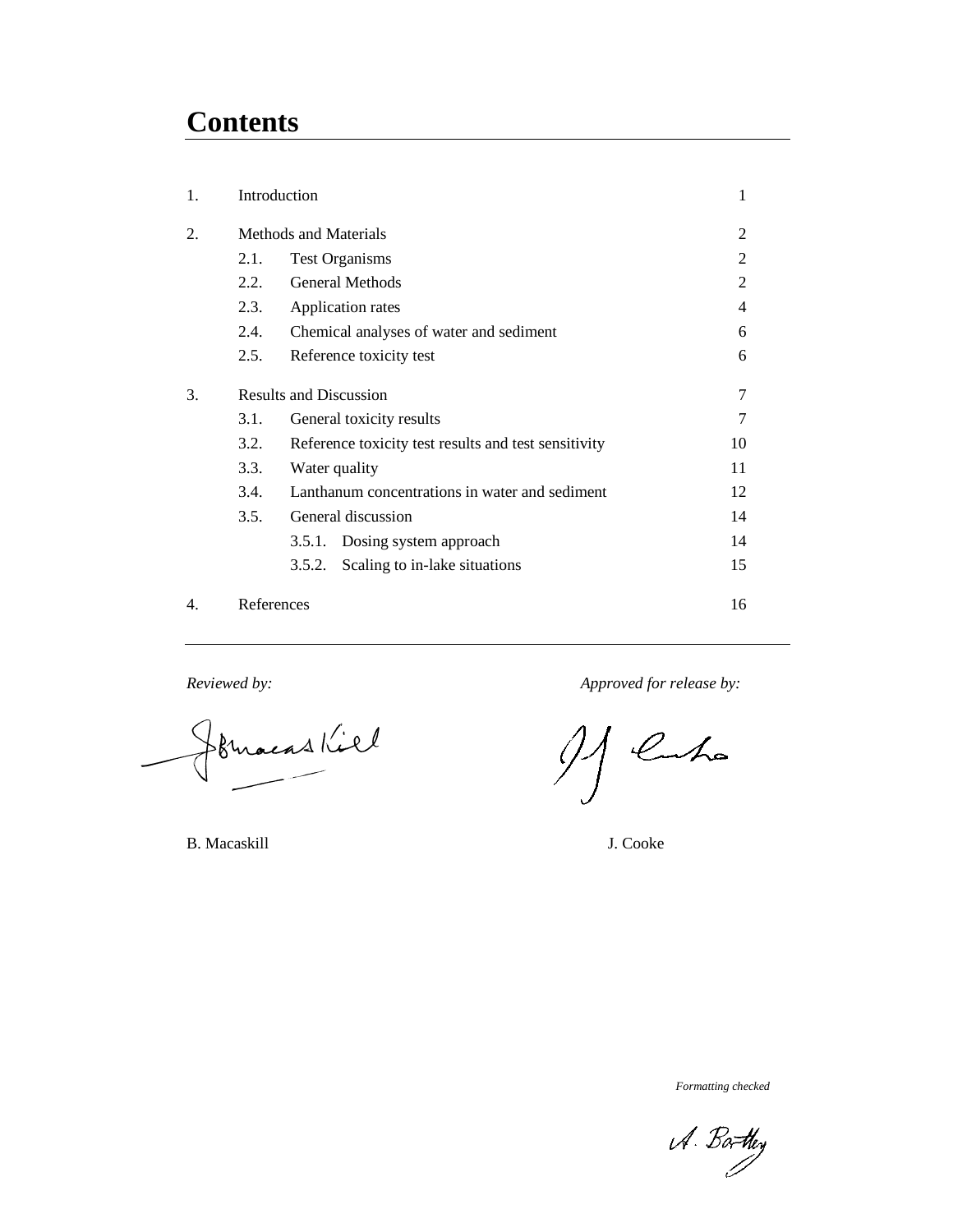

# **Executive Summary**

NIWA was contracted by ECOWISE Environmental Pty Ltd to conduct a series of toxicity tests examining the effects of applying a granular formulation of Phoslock to freshwater on sedimentdwelling freshwater invertebrates and a fish species. The tests were conducted in a manner designed to simulate the application of granular Phoslock to freshwaters and utilised a range of exposure concentrations in order to encompass potential application scenarios.

The mode of action of this formulation of Phoslock is that granules are added to water, the granules swell and disintegrate as they fall rapidly through the water column, and the product settles on the sediment. The proposed field dosing rate of the compound is 200:1 on a phosphorus mass basis. Thus scenarios were developed for this series of toxicity tests that simulated a lake application. The baseline scenario assumed: (i) a nominal water depth of 2m; and (ii) a phosphorus concentration of 0.2 mg/L; and was equivalent to a Phoslock dose of 40 mg/L in water 2 m deep. Phoslock loadings 0.5X, 5X, or 10X of the baseline scenario were also tested.

This report summarizes the results of 1 chronic sediment toxicity (38 d) test on the freshwater midge larvae *Chironomus zealandicus.* The sample of granular Phoslock manufactured in Australia and known as the Eureka formulation, was provided to NIWA by ECOWISE Environmental Pty Ltd in late April or early May 2004. There is now a second granular formulation of Phoslock available that is manufactured in China and is referred to as the China formulation. We did not test the China formulation.

Results are summarised below. Midge survival, emergence and adult sex ratios appeared to be unaffected by 38 d exposure to even the highest Phoslock application rate (400 mg/L).

| <b>Test Species</b>    | <b>Test Duration</b><br>d) | NOEC <sup>1</sup><br>'ma/L) | LOEC <sup>2</sup><br>(ma/L) | $LC_{50}$<br>(ma/L) | TEC <sup>4</sup><br>(ma/L) |  |
|------------------------|----------------------------|-----------------------------|-----------------------------|---------------------|----------------------------|--|
| Chironomus zealandicus | 38                         | 400                         | >400                        | >400                | $---$                      |  |

**Table E1:** Summary of Phoslock toxicity testing results (mg Phoslock/L).

<sup>1</sup>NOEC: The sample concentration causing No Observable Effect relative to the controls

<sup>2</sup>LOEC: The sample concentration causing the Lowest Observable Effect relative to the controls

 ${}^{3}LC_{50}$ : The concentration lethal to 50% of the test organisms by the end of the test.

<sup>4</sup> TEC: The Threshold Effect Concentration, is the geometric mean of NOEC and LOEC.

Chemical monitoring of the overlying water showed pH, dissolved oxygen (DO), and conductivity did not change markedly even with addition of high concentrations of Phoslock. Dissolved lanthanum (La) concentrations were relatively low at the end of the toxicity test (7  $\mu g/L$ ), but sediment concentrations were higher at 1830 mg/kg dry weight and corresponded to 30 mg La/g Phoslock added.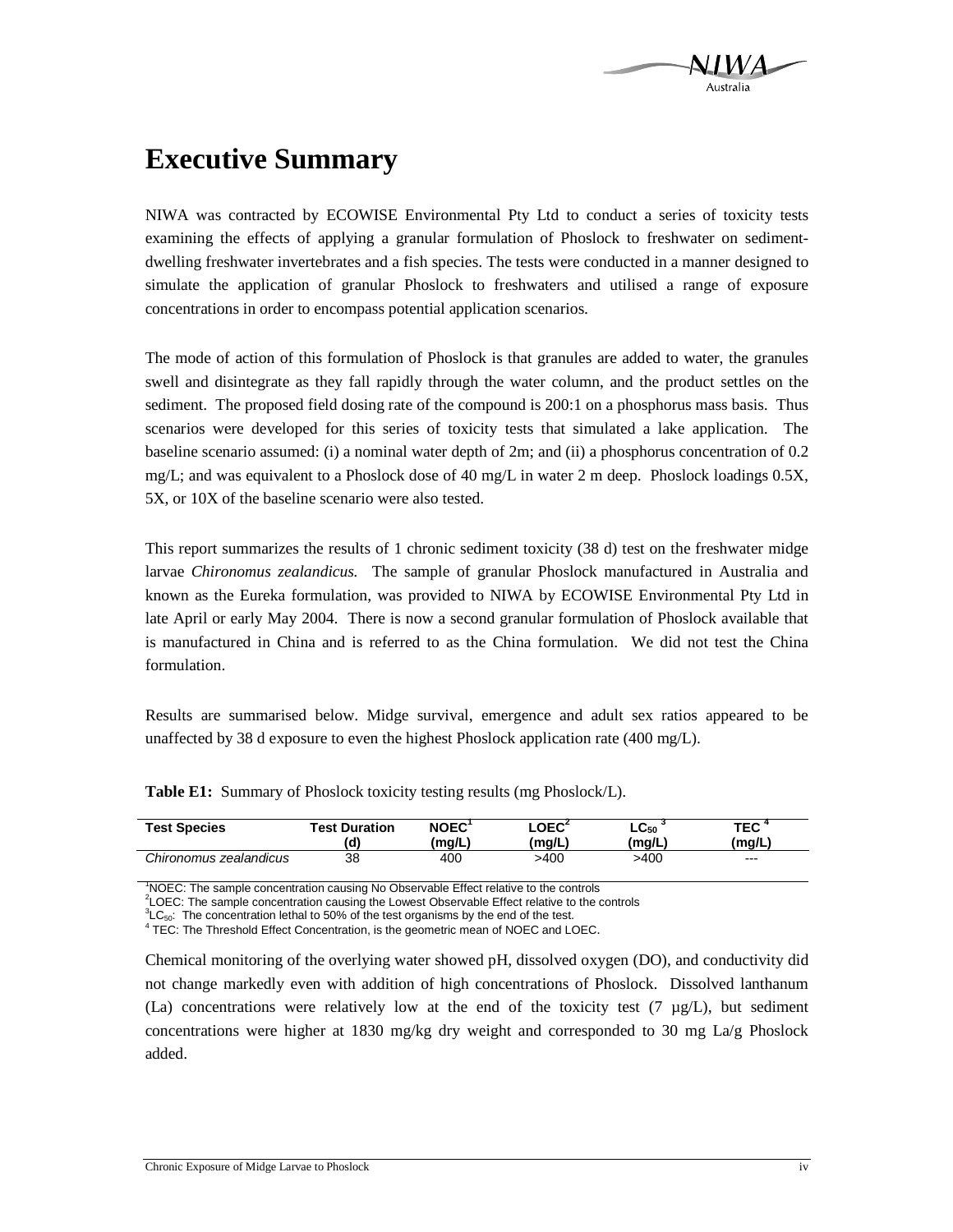

# **1. Introduction**

NIWA was contracted by ECOWISE Environmental Pty Ltd to conduct a series of toxicity tests examining the effects of applying the granular formulation of Phoslock to freshwater on sediment-dwelling freshwater invertebrates and a fish species. The results of the 4-d test on rainbow trout and the 10-d survival tests on amphipods, oligochaete worms and midge larvae were reported in a previous document (Clearwater & Hickey, 2004). This report summarizes the results of the chronic midge toxicity test which tested the effect of Phoslock on midge emergence after approximately 30-d exposure.

The test was conducted in a manner designed to simulate the application of granular Phoslock to freshwaters and utilised a range of exposure concentrations in order to encompass potential application scenarios. It is our understanding that granular Phoslock consists primarily of lanthanum-modified bentonite clay, and that lanthanum (La) can leach from the product. The sample of granular Phoslock was provided to NIWA by ECOWISE Environmental Pty Ltd. ECOWISE has informed NIWA that this batch of Phoslock was manufactured in Australia and is known as the "Eureka formulation". A second granular formulation of Phoslock has recently been manufactured in China and will be known as the "China formulation"; NIWA did not test the China formulation.

The mode of action of this formulation of Phoslock is that granules are added to water, the granules swell and disintegrate as they fall rapidly through the water column, and the product settles on the sediment. The toxicity tests therefore need to examine the potential toxicity of Phoslock when it settles on the bed, along with the potential effects of dissolved compounds in the water column. The tests undertaken address both potential exposure routes. The proposed field dosing rate of the compound is 200:1 on a phosphorus mass basis (Gary Bennison, ECOWISE, *Pers. comm.*). Thus scenarios were developed for this series of toxicity tests that simulated a lake application. The baseline scenario assumed: (i) a nominal water depth of 2m; and (ii) a phosphorus concentration to 0.2 mg/L  $(g/m<sup>3</sup>)$ . These depth and phosphorus conditions were used to calculate the baseline Phoslock dose for the tests which was 40 mg Phoslock/L. We tested Phoslock loadings 0.5X, 5X and 10X of the baseline scenario.

The background and basis for the exposure scenarios is provided in the quotation for this study (Appendix 1). The deviations from this quote were: (i) an additional sediment concentration was included for each species; (ii) a chronic (c.30d) chironomid test was also included in the suite of tests; (iii) a higher maximum Phoslock loading (5 mg/L equivalent to 5 g/m<sup>3</sup> P) was included for some tests (requested by G. Bennison, ECOWISE).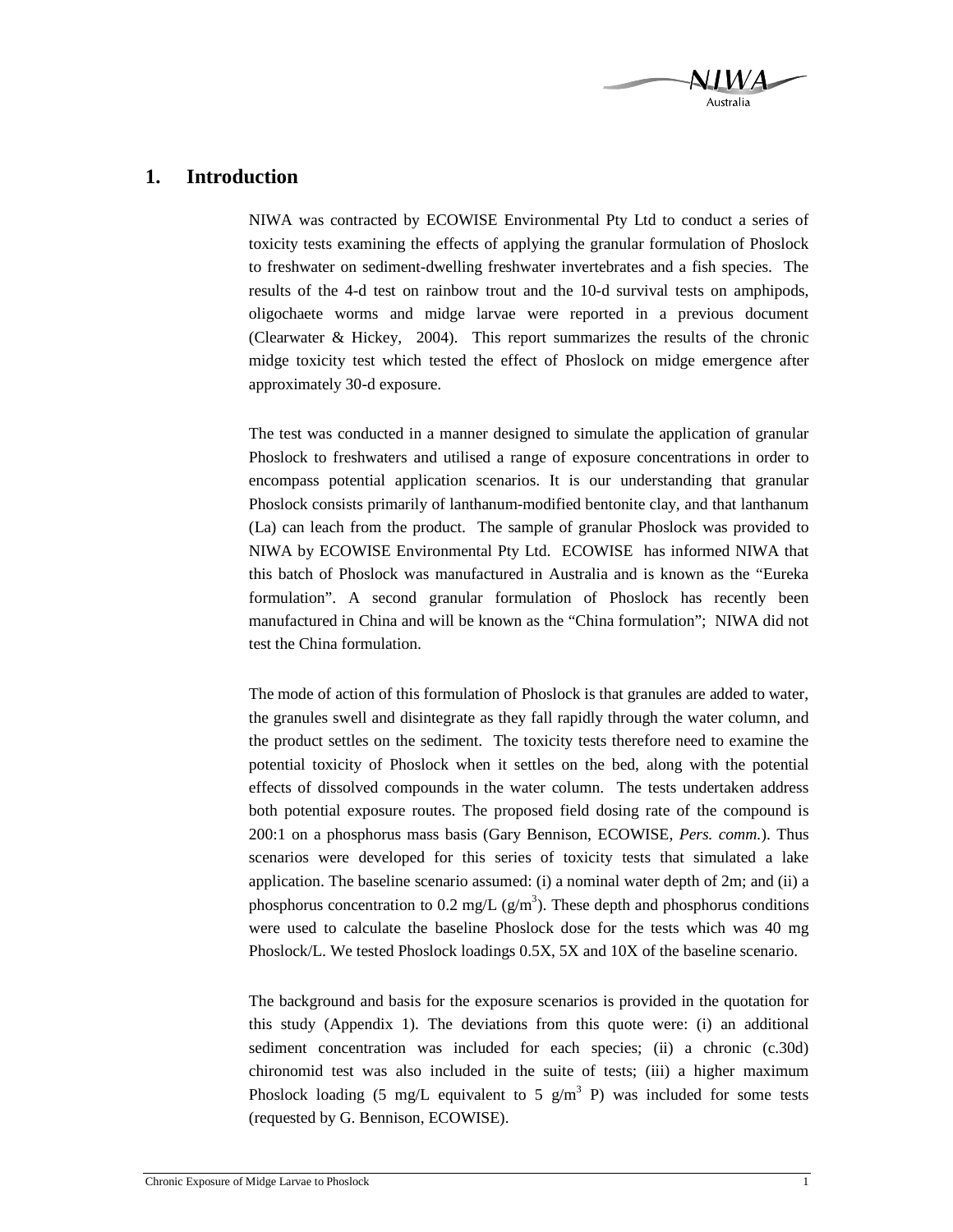

# **2. Methods and Materials**

### **2.1. Test Organisms**

The midge (chironomid) species used in this test is a native New Zealand species commonly found in eutrophic freshwaters. Test organisms were obtained by culturing larvae from egg masses. The egg masses were obtained from the NIWA maturation troughs at the Ruakura research station. The ponds receive secondary/tertiary-treated domestic wastewater. The midge larvae were cultured at  $20^{\circ}$ C in Fernhollow spring water with either pre-sieved  $\ll$  500  $\mu$ m) mud or shredded paper towels as substrate and fed on a mixture of Tetramin and cerophyll until approximately the  $2<sup>nd</sup>$  instar. Prior to testing the larvae were sorted into groups of 5 in ~8mL Fernhollow spring water using disposable plastic pipettes.

### **2.2. General Methods**

A chronic sediment toxicity test of midge larvae (*Chironomus zealandicus*) was conducted using a sample of granular Phoslock supplied to NIWA by ECOWISE Environmental Pty Ltd (May 2004) and according to the Organization for Economic Cooperation and Development draft protocol 219 "Sediment-water chironomid toxicity test using spiked water" (OECD 2001). The protocol was developed for the midge species *Chironomus riparius* and *Chironomus tentans*, but can be used for "other well documented chironomid species". NIWA has recently developed protocols for rearing and toxicity testing using the native New Zealand species *Chironomus zealandicus*, therefore we used this species in the toxicity tests of Phoslock (Table 1).

The protocol was slightly modified because a) this was not a standard test of sediment toxicity, rather we were testing the toxicity of a substance that settles on the sediment surface and b) if necessary, methods were adapted to native New Zealand species (e.g. test duration) .

**Table 1:** Test species, test duration and protocols followed to examine the effect of granular Phoslock on midge larvae emergence.

| <b>Test Organism</b>                      | <b>Test Species</b>    | <b>Test Duration</b> | Protocol             |  |
|-------------------------------------------|------------------------|----------------------|----------------------|--|
|                                           |                        | (d)                  |                      |  |
| Midge Larvae (chironomid<br>or bloodworm) | Chironomus zealandicus | 38                   | OECD (2001) modified |  |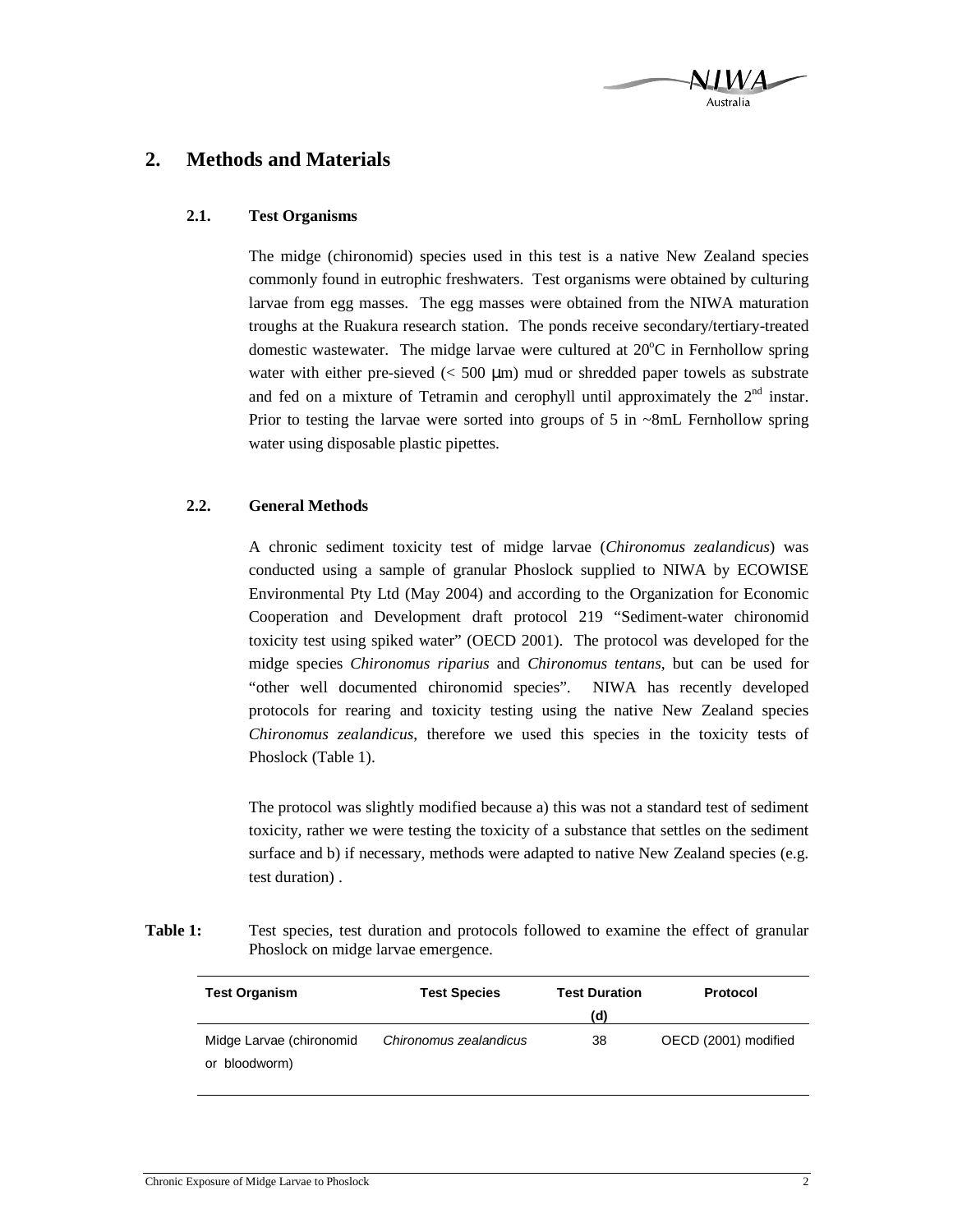

A summary of the test method is included in Appendix B, but in brief, 20 days prior to commencing the Phoslock exposure, control sediments were prepared by mixing  $\sim$ 50% sieved (<250 µm) surficial mud from Fernhollow spring and  $\sim$ 50% sieved ( $500 \mu m$ ) sand from the Waikato River. Equal amounts ( $-114 \mu$  g wet weight) of sediment were added to acid-washed 500 mL glass jars, and overlaid with ~408 mL. The test start was delayed because midge larvae were unexpectedly unavailable, therefore the overlying water in the jars was gently aerated until the day the test started.

After 20 days the overlying water was removed by suction, replaced by pouring gently onto plastic covers laid on top of the sediment to minimise resuspension of fine particles, and gently aerated. The test organisms were added after approximately 2 h aeration and allowed to settle in the new environment for approximately 7 h prior to the addition of Phoslock. Phoslock was added as a slurry<sup>1</sup> by pre-weighing 4 separate lots of pellets (one for each treatment) adding 260 mL freshwater to each aliquot of pellets, mixing thoroughly with a trimmed 10 mL pipette tip and gently adding 20 mL slurry to the water surface of each jar. Control jars were treated in a similar manner by addition of 20 mL freshwater. Gentle aeration commenced approximately 1 h after addition of Phoslock. All testing was undertaken at 20°C. All tests were modified from the standard protocol to include feeding during tests in order to prevent starvation as a result of the addition of the inorganic Phoslock layer. Larvae were fed 1 h after being transferred to the jars and every second day thereafter. We consider that normal lake processes would result in continued deposition of organic food material in the natural situation. Larvae responded strongly to feeding by emerging from burrows almost immediately, and approximate numbers visible were recorded on each feeding occasion.

Water quality, aeration and animal behaviour were monitored daily throughout the exposures. Prior to midge emergence the hard plastic jar cover was weighed down so that it was flush with the jar openings, preventing the escape of adult midges. During the period of midge emergence, adult midges were counted and sexed every second day then removed from the jars. Numbers of emergence cases and visible pupae and larvae were also recorded.

Once control emergence was 50-70% (as stipulated in the protocol) (i.e., after 38 d in this test) water samples were removed, and all sediments were sieved to retrieve any remaining test organisms. Sediment samples were taken from the sixth replicate (or eleventh replicate in the case of the controls) of each treatment which was used to

-

<sup>&</sup>lt;sup>1</sup> Note that preliminary trials found that addition of Phoslock granules to sediment test jars did not result in an even distribution of material over the sediment. Thus a slurry was used which resulted in an even sediment distribution.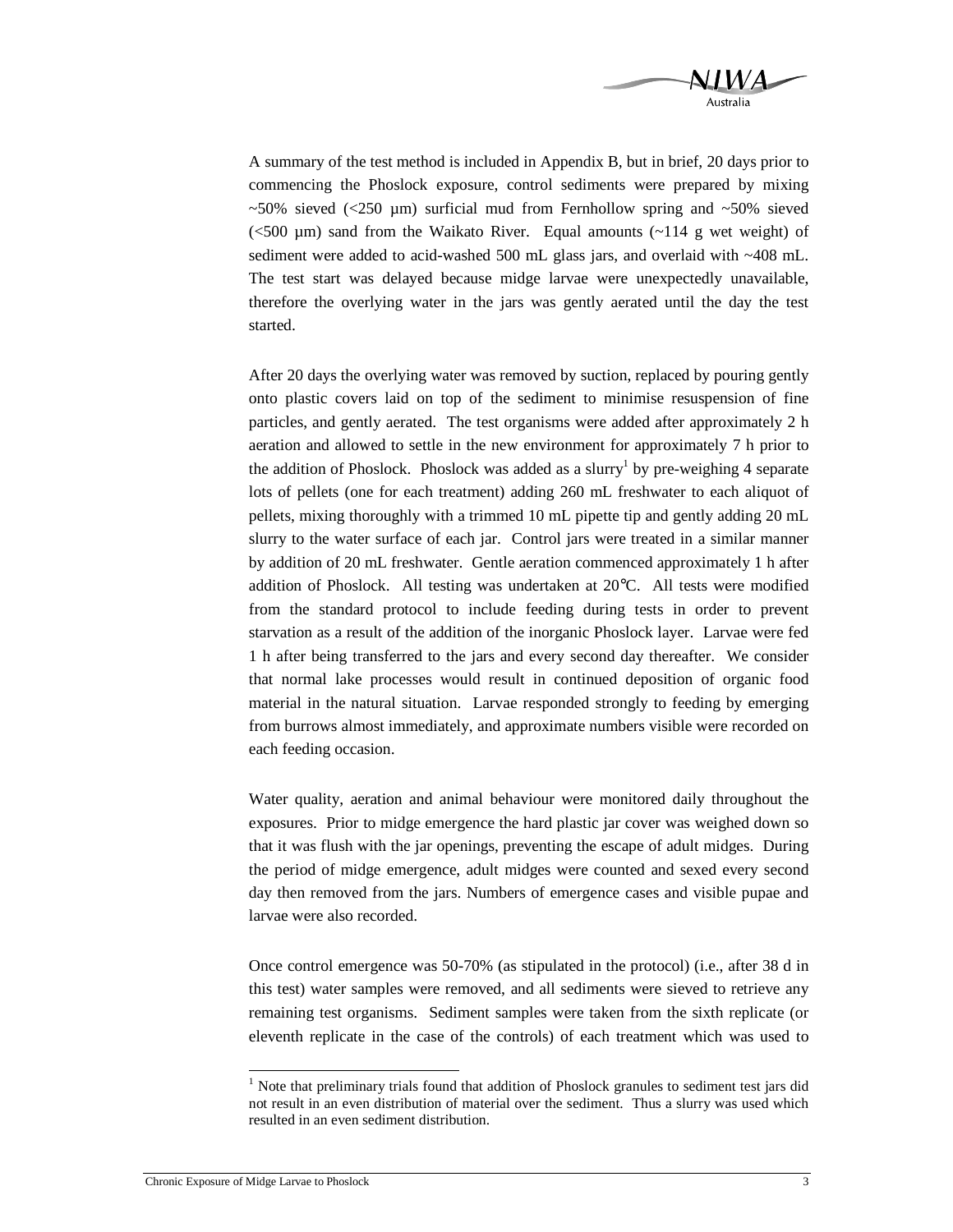

measure water quality, but not behavioural responses of the organisms (i.e., these sediments were not sieved at the end of the exposure).

### **2.3. Application rates**

After discussion with the client we chose to simulate application of the product to water 2 m deep, and for a phosphorus concentration of 0.2 mg/L. The water depth was chosen on the basis that many of the water bodies likely to be treated with Phoslock will be at least 2 m deep, and the density of sediment-dwelling invertebrates is likely to be highest at 2 m depth and shallower (non-light limited). Granular Phoslock will be applied to the water surface and will sink rapidly through the water column forming a layer on the sediment surface whose thickness will depend on the application rate. These toxicity tests were aimed at examining the effect of Phoslock on sediment-dwelling organisms, therefore although the toxicity testing containers were not 2 m deep we applied Phoslock at concentrations that would simulate the quantity of product that would accumulate on the corresponding sediment surface area at the bottom of a 2 m deep water column.

We were informed that Phoslock is sometimes used in Australia to treat phosphorus concentrations as high as 5 mg/L (G. Bennison, ECOWISE, *Pers. Comm.* 11/5/04), therefore this concentration was used as our maximum treatment in two initial toxicity tests performed on amphipods and worms (Clearwater & Hickey, 2004). A lower concentration of 2 mg/L was used as the maximum application rate in the other tests (10 d midge larvae, rainbow trout). Preliminary tests showed that granular Phoslock sinks rapidly through the water column and it is our understanding that Phoslock application rates are currently set at 200 parts Phoslock:1 part phosphorus, however in the future application rates may be targeted at producing a 1 mm layer of Phoslock on the sediment surface. With this in mind, we have reported our testing concentrations in terms of Phoslock concentrations  $(mg/L)$  applied to a 2 m water column but have also provided measurements of the depth of the Phoslock layer these application rates produced on the sediment in the various tests (Table 2).

Phosphorus concentrations were not changed between the different treatments. The measured background P concentrations were 0.05 mg P/L in the filtered dilution water, which is  $\sim$ 25% of the P concentration assumed in the baseline scenario (0.2) mg/L). If the presence of P affects either the leaching of La from Phoslock, or the toxicity of La then the toxicity of Phoslock to aquatic organisms might be different (possibly lower) than measured in the current tests.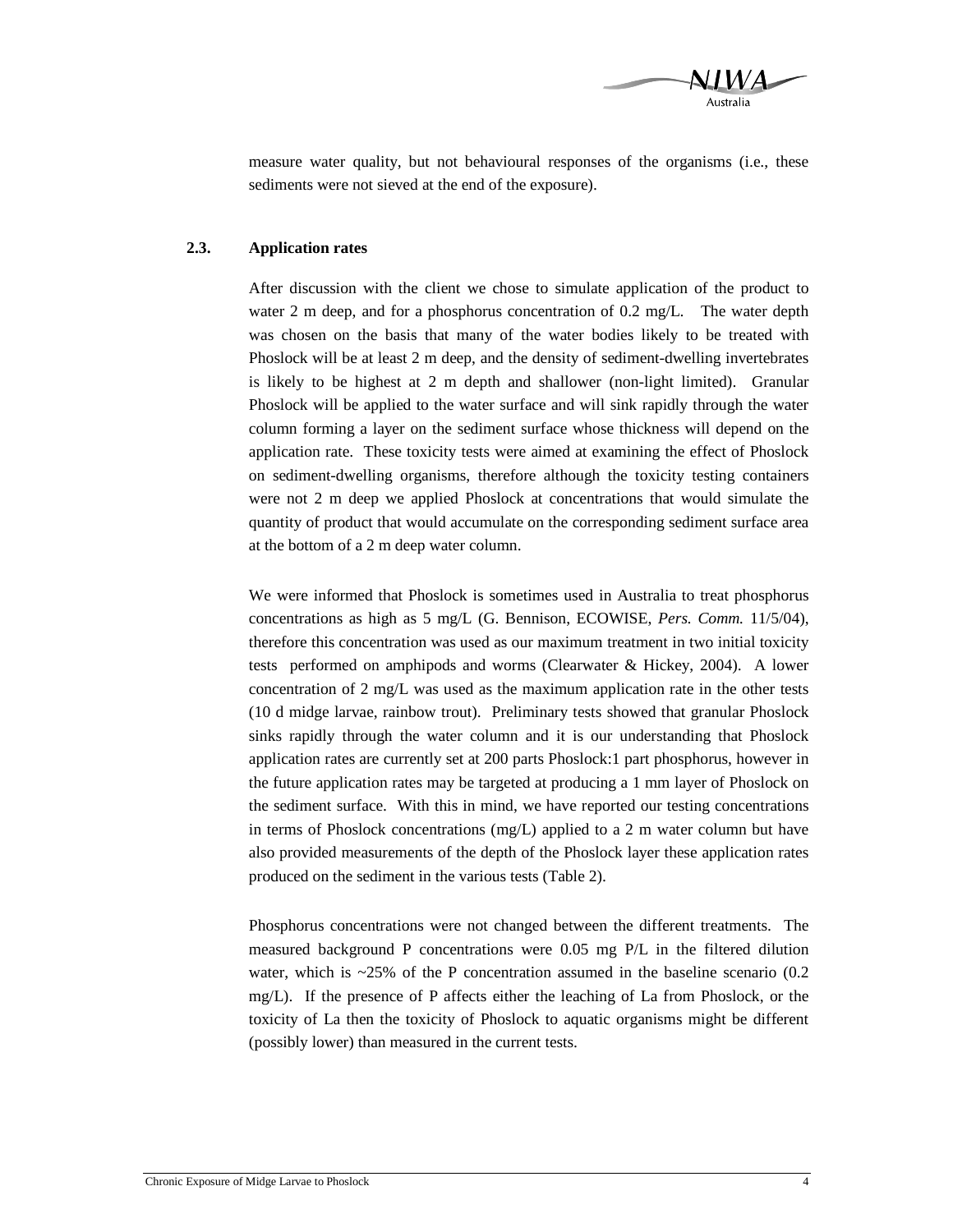

 **Table 2:** Phoslock application rates (mg/L) appropriate for waters 2 m deep used in the toxicity test, mass of Phoslock added to each replicate, water volume in each replicate, and the depth of the Phoslock layer measured on the sediment surface.

| <b>Test Species</b>     | Test            | Corresponding Phosphorus | <b>Application Rate</b> | Nominal  | Mass Phoslock added   | Water volume in     | Depth of Phoslock on  |
|-------------------------|-----------------|--------------------------|-------------------------|----------|-----------------------|---------------------|-----------------------|
|                         | <b>Duration</b> | Concentration (mg/L)     | (mg/L)                  | Scenario | to each replicate (g) | each replicate (mL) | sediment surface (mm) |
|                         | (d)             |                          |                         |          |                       |                     |                       |
| Midge (C. zealandicaus) | 38              | 0.0                      | 0                       | Control  |                       | $407+8$             | 0                     |
|                         |                 | 0.1                      | 20                      | 0.5X     | 0.24                  | $407 + 8$           | < 0.4                 |
|                         |                 | 0.2                      | 40                      | 1.0X     | 0.48                  | $407 + 8$           | 1.0                   |
|                         |                 | 1.0                      | 200                     | 5.0X     | 2.38                  | $407 + 8$           | $2 - 4^1$             |
|                         |                 | 2.0                      | 400                     | 10.0X    | 4.76                  | $407 + 8$           | $4 - 8^1$             |

<sup>1</sup>Bioturbation created a light flocculated layer of Phoslock on the sediment surface mixed in with sediment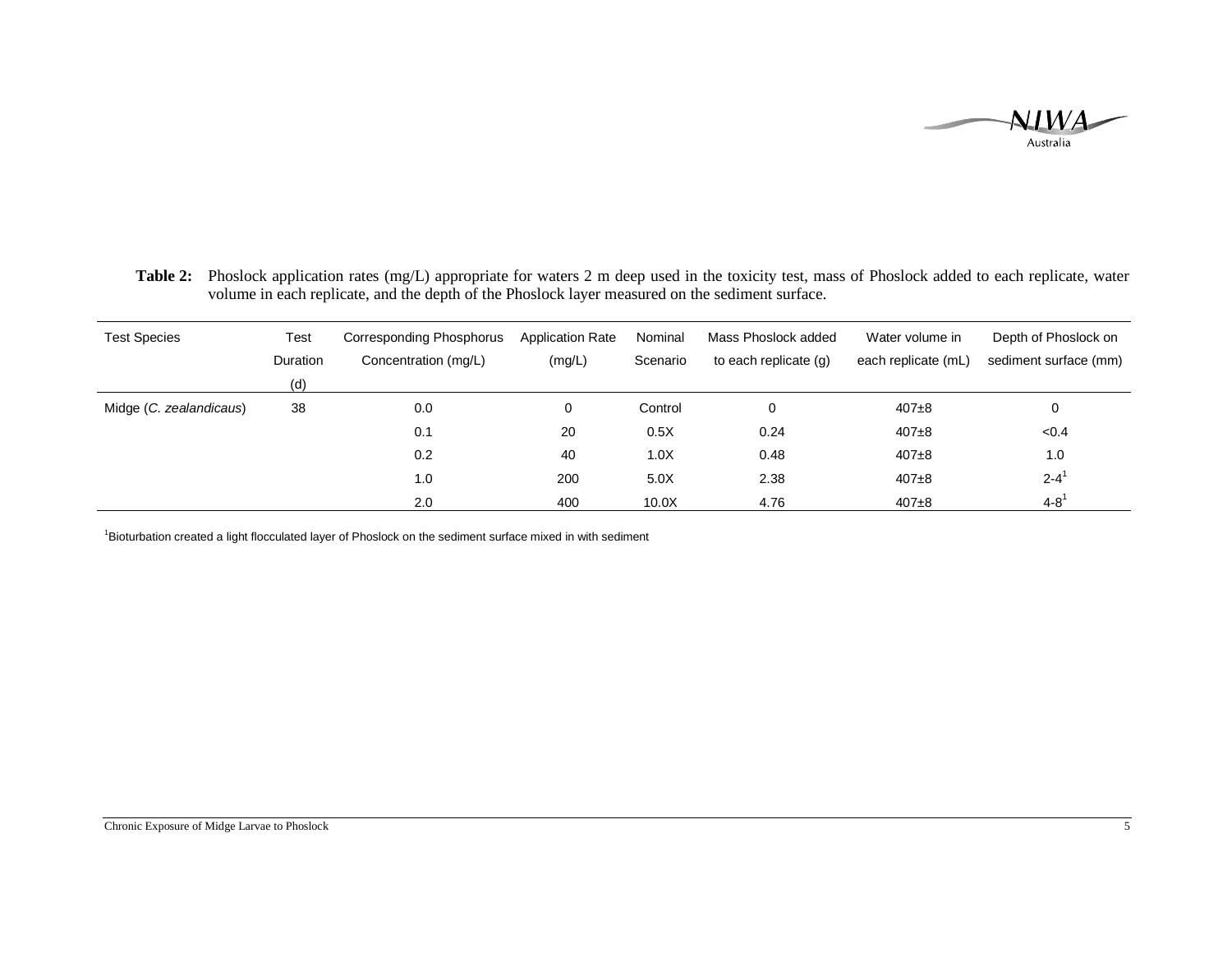

### **2.4. Chemical analyses of water and sediment**

Composite water samples were taken of each treatment at the beginning and end of each toxicity test. A selection of subsamples were filtered  $(0.45 \mu m)$ , all samples were acidified and stored  $(4^{\circ}C)$ . One filtered water sample of the highest application rate treatment from the end of the Phoslock exposure was analysed for dissolved lanthanum (La), calcium (Ca) and phosphorus (P) (Table 9). Sediment samples were taken from the chemistry replicates after thoroughly mixing the sediment. The samples were dried at  $60^{\circ}$ C until a constant dry weight was achieved and a single sediment sample was submitted to Hill Laboratories for analysis of total recoverable La, P and Ca.

### **2.5. Reference toxicity test**

A reference toxicity test was conducted using the reference toxicant zinc (Zn) added as  $ZnSO<sub>4</sub>·7H<sub>2</sub>O$ . The midge larvae were exposed for 96 h in a static non-renewal "water only" (i.e., no sediment) exposure. Test methods are summarised in Appendix B but briefly, test solutions were prepared by diluting a ZnSO4.7H2O solution in Fernhollow spring water. Test organisms were counted out in groups of 5 and added to  $\sim$ 30 mL test solution in plastic containers (3 replicates/concentration). The containers were covered, placed in the dark at  $20^{\circ}$ C, and checked daily. After 48 and 96 hours exposure, numbers of live and dead organisms were recorded.

The reference toxicant results would normally be compared to the mean  $EC_{50}$  values obtained from the NIWA Ecotoxicology Laboratory quality control programme to determine whether the toxicity testing organisms had similar toxicant sensitivity to previous tests, however, NIWA has no prior official quality control data on this species. Previous research on this species guided the choice of Zn concentrations. In addition, the results can be compared to published values for a variety of freshwater species to determine the sensitivity of the species in comparison to others (USEPA 1987)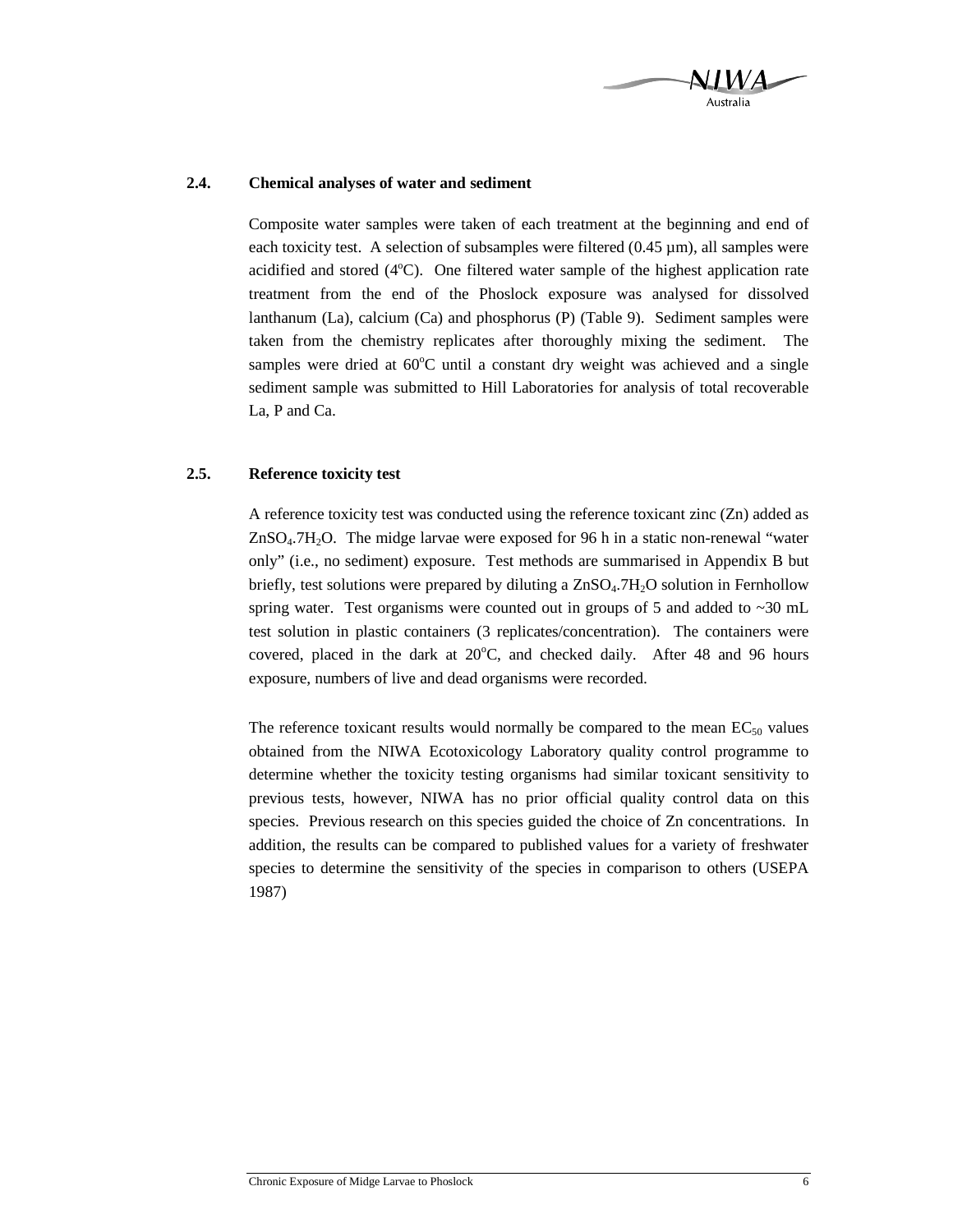# **3. Results and Discussion**

### **3.1. General toxicity results**

Statistical results, data observations, original raw data and project notes are maintained at NIWA in a confidential project file.

The dosing system was successful in generating an even sediment distribution of Phoslock and a range of sediment thickness from <0.4 mm to >5mm (Table 2). The slurry material settled rapidly (<24h).

Average control survival was good (>89%) and within acceptable limits for test validity (Appendix B). Chironomid toxicity tests are notorious for poor control survival and high variability, therefore the results of this trial were of a high standard. Results are summarised below for organism survival and midge emergence (Table 3). Even the highest Phoslock application rate (400 mg/L, or 10X the baseline scenario) had no significant effect on midge survival or emergence (Figure 1A-B, Appendix C) or the sex ratio (Figure 2). This result agrees with the result of the 10 d sediment toxicity test of the chironomid *Polypedilum parvidum* in which even the highest Phoslcok application rate (400 mg/L) had no effect on larval survival (10 day NOEC = 400 mg/L, LOEC = >400 mg/L,  $EC_{50}$  = >400 mg/L) (Clearwater and Hickey, 2004).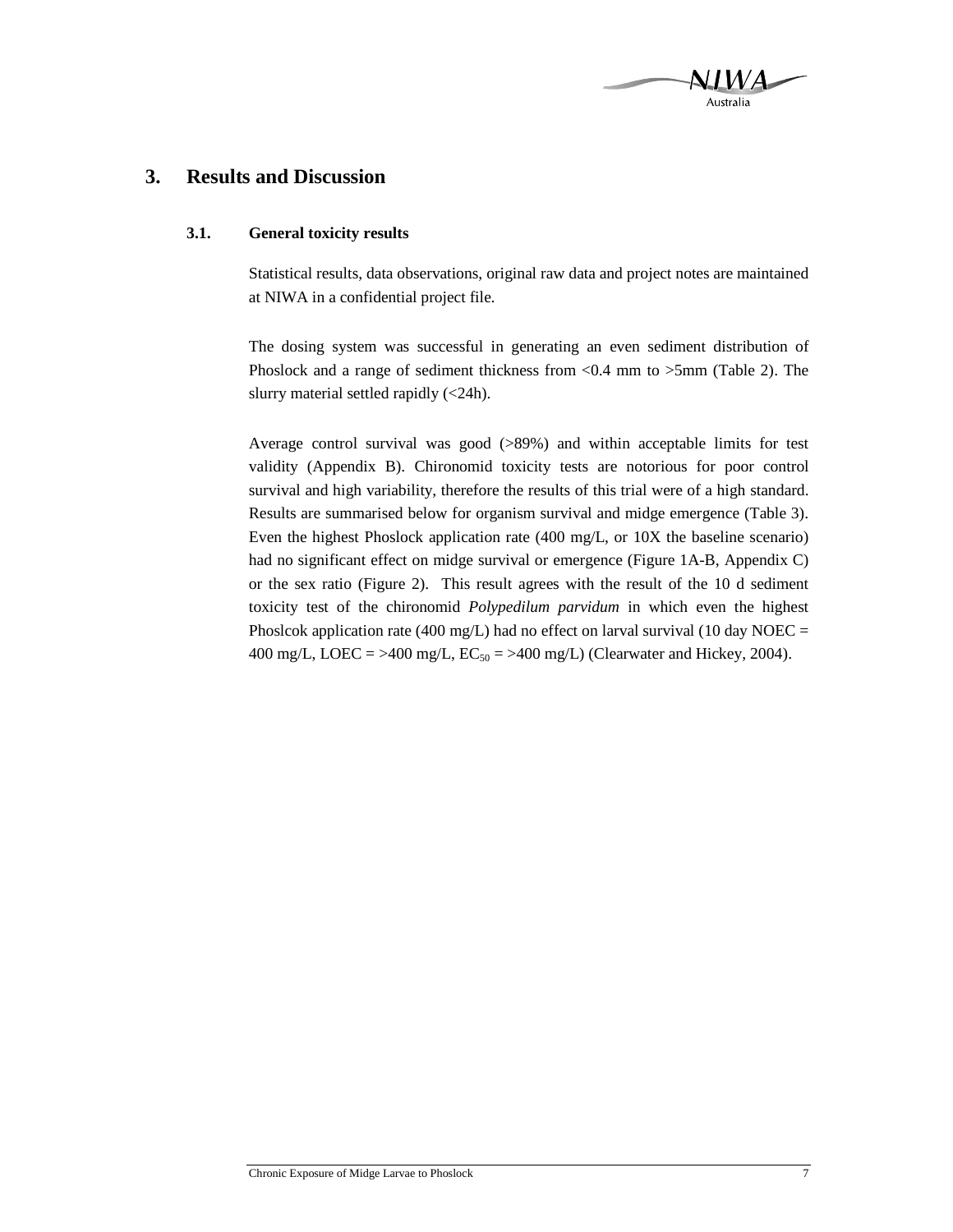

| <b>Test Species</b> | Endpoint  | <b>Test Duration</b> | NOEC <sup>1</sup> | LOEC <sup>2</sup> | $LC50$ <sup>3</sup> | TEC $4$ |
|---------------------|-----------|----------------------|-------------------|-------------------|---------------------|---------|
|                     |           | (d)                  | (mg/L)            | (mg/L)            | (mg/L)              | (mg/L)  |
| Midge               | Survival  | 38                   | 400               | >400              | >400                | $---$   |
|                     | Emergence | 38                   | 400               | >400              | >400                | $---$   |
|                     | Sex ratio | 38                   | 400               | >400              | >400                | $---$   |

### **Table 3:** Summary of the toxicity testing results for Phoslock effects on midge larval survival and emergence after 38 d exposure.

<sup>1</sup>NOEC: The highest sample concentration causing No Observed Effect relative to the controls.

<sup>2</sup>LOEC: The sample concentration causing the Lowest Observed Effect relative to the controls.

 ${}^{3}EC_{50}$ : The concentration lethal to 50% of the test organisms by the end of the test.

 $4$  TEC: The Threshold Effect Concentration, is the geometric mean of NOEC and LOEC.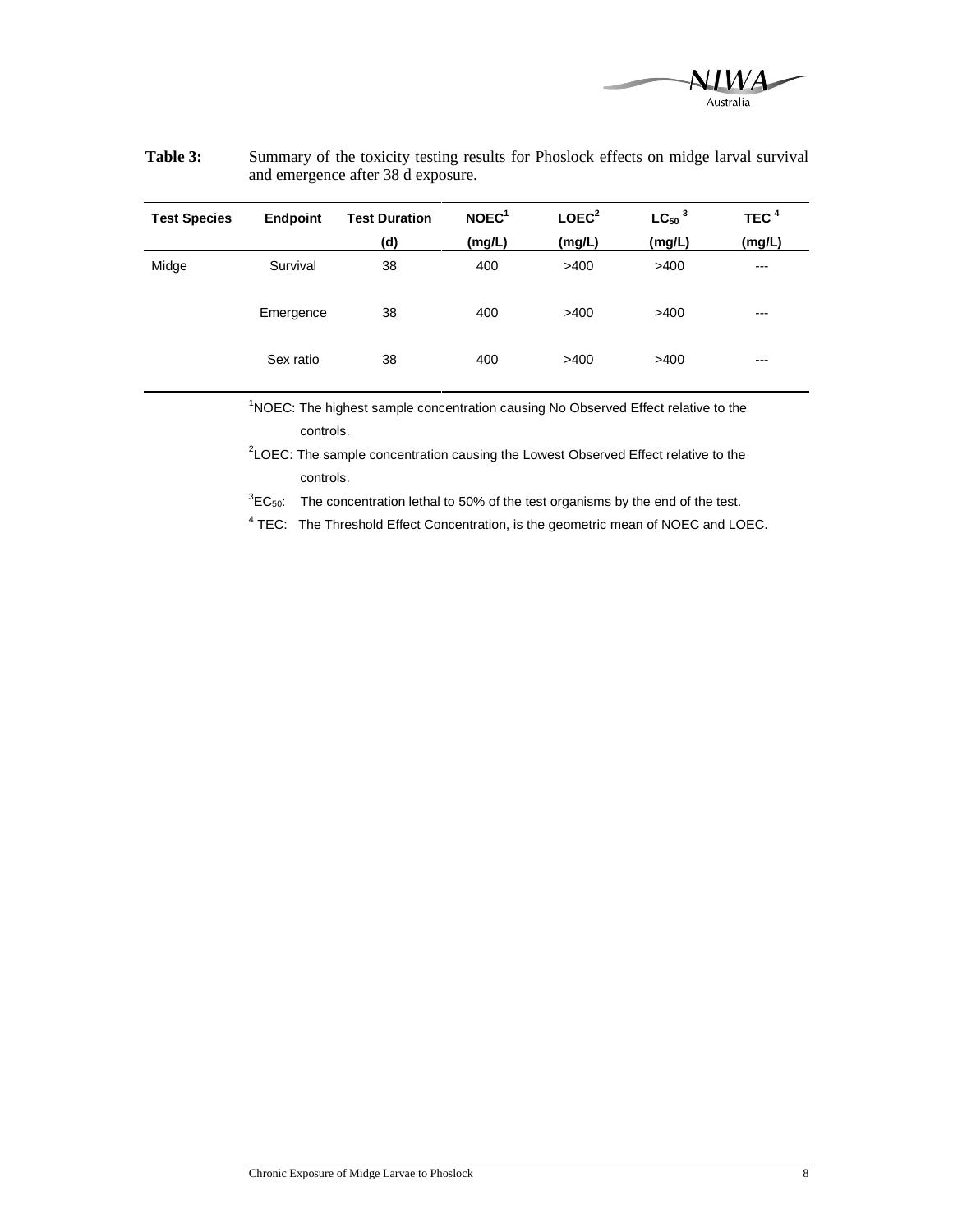



**A)** 

**B) Phoslock application rate (mg Phoslock/L)** 

**Figure 1: A)** Midge larvae survival after 38 d exposure to different Phoslock application rates.  **B)** Midge emergence after 38 d exposure to different Phoslock application rates.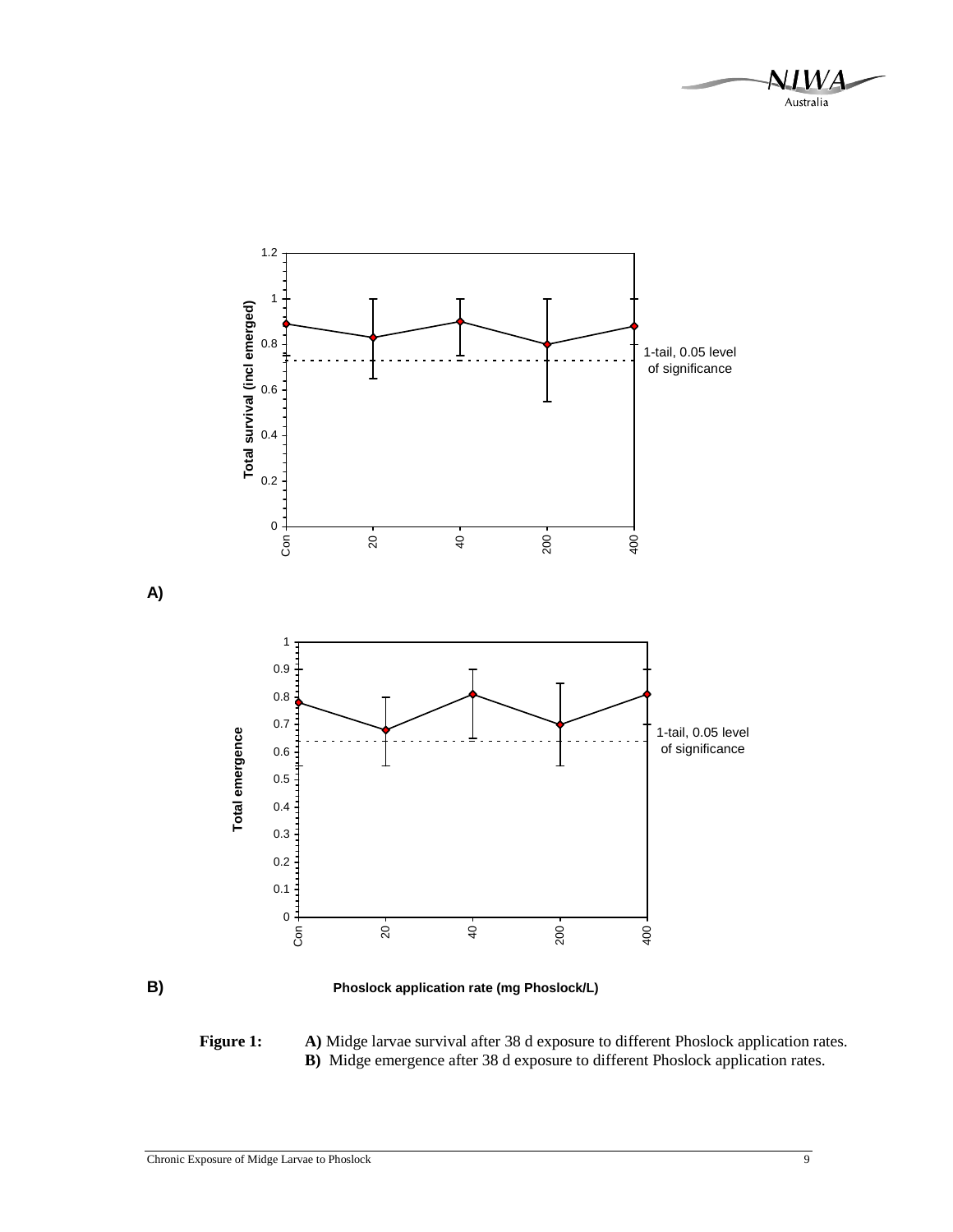![](_page_13_Figure_0.jpeg)

![](_page_13_Figure_1.jpeg)

**Phoslock application rate (mg Phoslock/L)** 

**Figure 2:** Midge sex ratio after 38 d exposure to different Phoslock application rates**.** 

#### **3.2. Reference toxicity test results and test sensitivity**

The reference toxicity test showed that the midge species *C. zealandicus* is relatively insensitive to Zn (96 h LC<sub>50</sub> 81 mg Zn/L), but is more sensitive than the other native New Zealand midge *Polypedilum parvidum* which was used for the 10 d survival sediment toxicity test (Clearwater & Hickey, 2004). *C. zealandicus* would rank between the  $34<sup>th</sup>$  and  $35<sup>th</sup>$  least sensitive freshwater species listed by the USEPA (1987). Although we have not conducted official reference toxicant tests with this species before *C. zealandicus* was chosen for the test because it is a common New Zealand native chironomid species found in eutrophic waters, that feeds and burrows in the first 1-5 mm of sediment during its larval stage and will therefore interact significantly with Phoslock settled on the sediment surface. The midges were observed to have made burrows through the layer of Phoslock in the highest application rate treatments and appeared to be feeding normally. The physiologically demanding processes of morphogenesis into pupae and emergence from pupae into flying adults do not appear to have been affected by the presence of Phoslock on or in the sediment surface.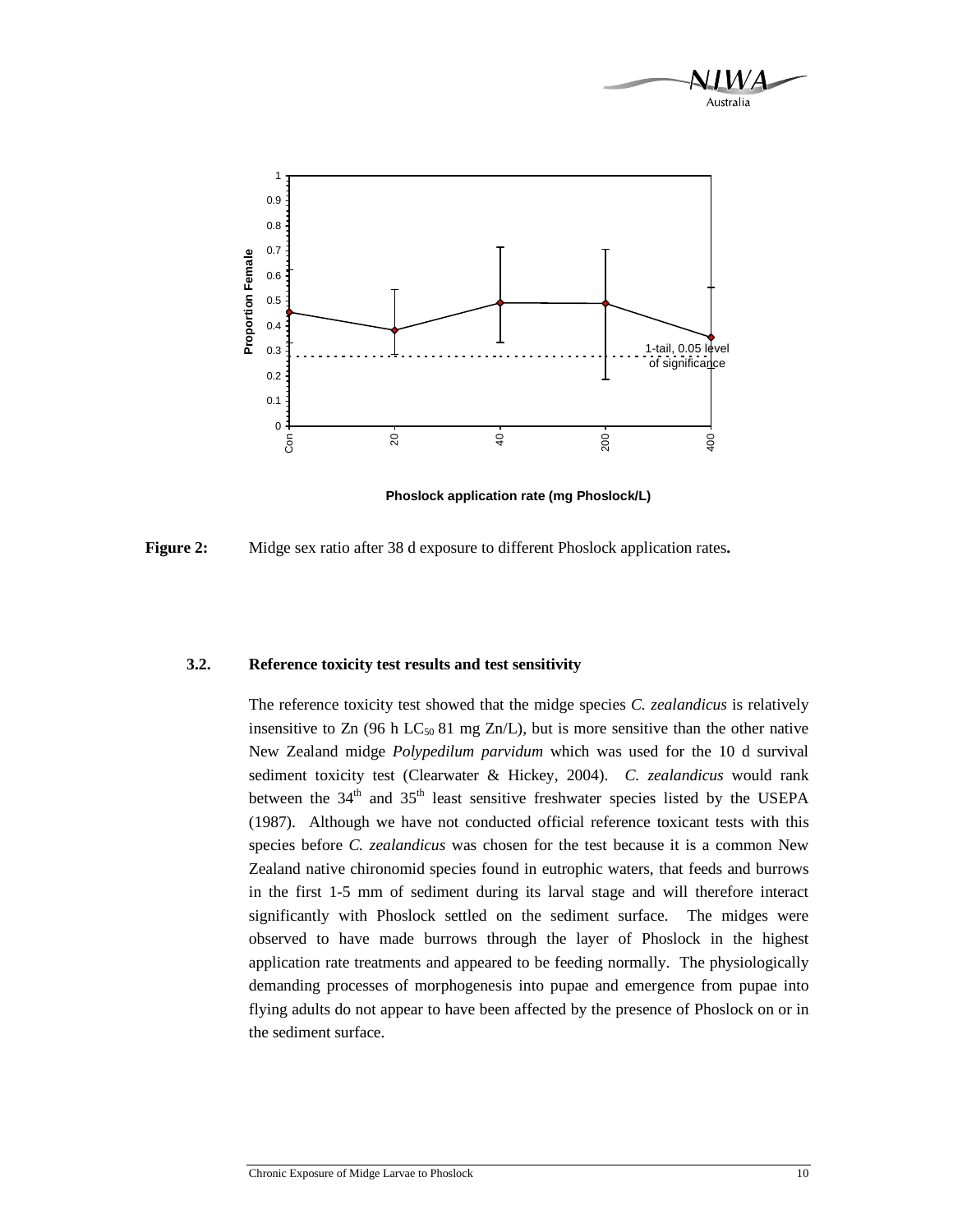![](_page_14_Picture_0.jpeg)

### **3.3. Water quality**

The water quality data suggest that factors other than the presence of Phoslock did not cause mortality (Tables 4-8). Dissolved oxygen was >6.5 mg/L throughout all of the tests, and was usually >7.9 mg/L. The pH was usually around 8.2, varying between a minimum of 7.8 and a maximum of 8.4 over all four toxicity tests. Un-ionised ammonia concentrations in chemistry replicates of the controls and the highest application rate (400 mg/L) were undetectable  $(<0.02$  mg/L) at the start and end of the test and were less than the chronic ANZECC (2000) guideline value (1.2 mg/L, pH 7.8, page 8.3-161). Hardness was 123-202 mg/L as  $CaCO<sub>3</sub>$  in composite samples from the controls and highest application rate taken at the start and end of the exposure.

**Table 4:** Dissolved oxygen concentrations (mg/L) measured in chemistry replicates throughout the toxicity test ( $n = 39$ ).

| Treatment | Average | Std Dev | Maximum | Minimum |
|-----------|---------|---------|---------|---------|
| Control   | 8.08    | 0.55    | 9.07    | 6.72    |
| 20        | 7.98    | 0.63    | 9.25    | 6.58    |
| 40        | 8.00    | 0.59    | 9.22    | 6.63    |
| 200       | 8.09    | 0.58    | 9.26    | 6.86    |
| 400       | 8.09    | 0.56    | 9.21    | 6.88    |

**Table 5:** The pH measured in chemistry replicates throughout the toxicity test  $(n = 13)$ .

| Treatment | Average | Std Dev | Maximum | Minimum |
|-----------|---------|---------|---------|---------|
| Control   | 8.15    | 0.13    | 8.28    | 7.76    |
| 20        | 8.22    | 0.08    | 8.36    | 8.06    |
| 40        | 8.23    | 0.08    | 8.39    | 8.10    |
| 200       | 8.23    | 0.08    | 8.34    | 8.10    |
| 400       | 8.16    | 0.12    | 8.3     | 7.91    |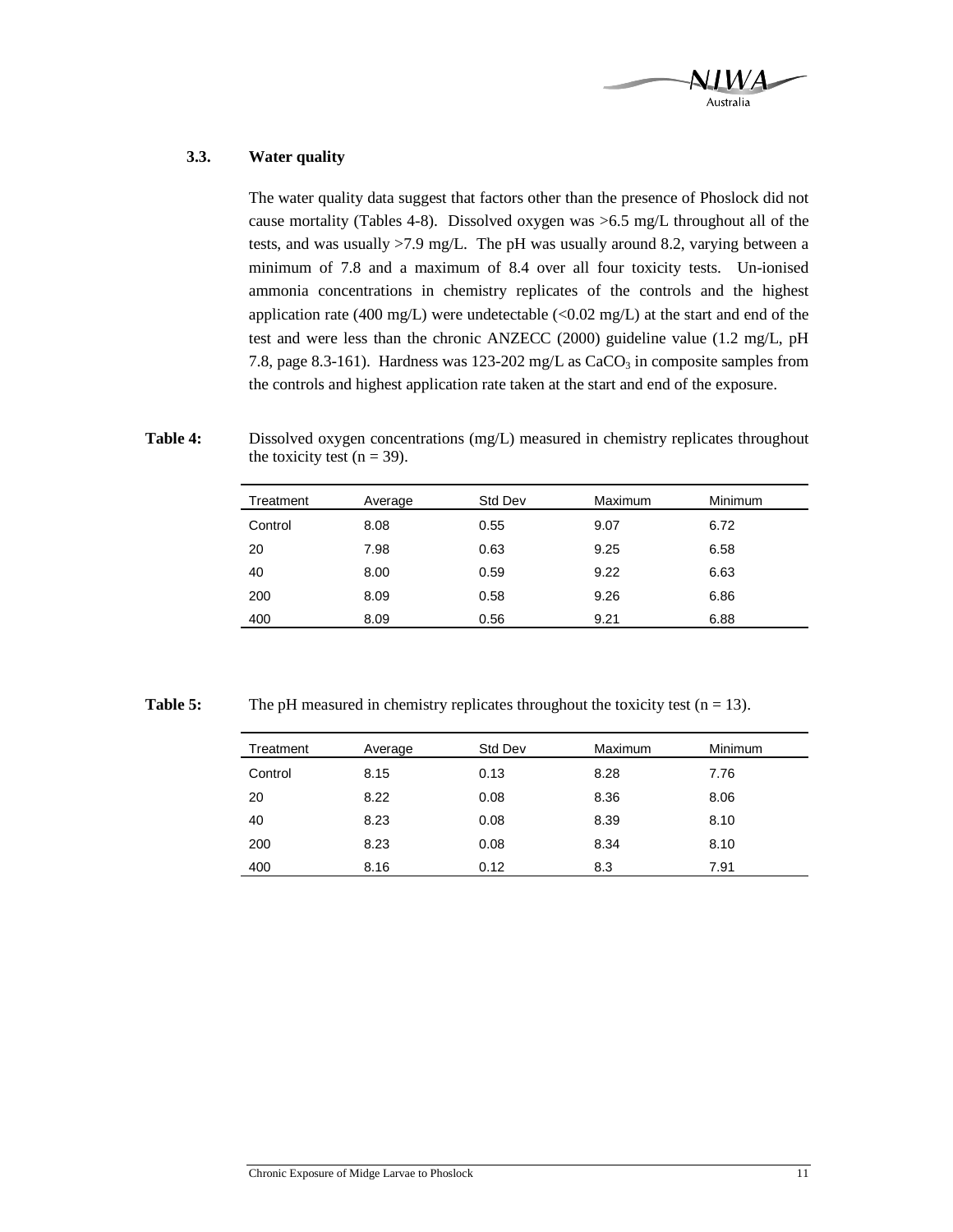![](_page_15_Picture_0.jpeg)

| 15).      |         |         |                |         |  |  |  |
|-----------|---------|---------|----------------|---------|--|--|--|
| Treatment | Average | Std Dev | <b>Maximum</b> | Minimum |  |  |  |
| Control   | 19.7    | 0.7     | 20.7           | 18.5    |  |  |  |
| 20        | 19.7    | 0.6     | 20.6           | 18.6    |  |  |  |
| 40        | 19.7    | 0.6     | 20.4           | 18.5    |  |  |  |
| 200       | 19.7    | 0.6     | 20.3           | 18.5    |  |  |  |
| 400       | 19.7    | 0.6     | 20.4           | 18.4    |  |  |  |

**Table 6:** Temperature ( $^{\circ}$ C) measured in chemistry replicates throughout the toxicity test (n = 15).

**Table 7:** Conductivity ( $\mu$ S/cm) measured in chemistry replicates throughout the toxicity test (n  $= 7$ ).

| Treatment | Average | Std Dev | Maximum | Minimum |
|-----------|---------|---------|---------|---------|
| Control   | 480     | 54      | 536     | 372     |
| 20        | 483     | 48      | 528     | 383     |
| 40        | 496     | 55      | 556     | 389     |
| 200       | 554     | 54      | 596     | 441     |
| 400       | 571     | 58      | 622     | 452     |

**Table 8:** Hardness (mg/L as CaCO<sub>3</sub>) and ammonia (total NH<sub>3</sub>-N mg/L) measured in composite samples taken from the controls and highest application rate at the start and end of the Phoslock exposure.

| Treatment | Hardness - Start <sup>1</sup> | Hardness-End               | Ammonia -Start                | Ammonia – End                 |
|-----------|-------------------------------|----------------------------|-------------------------------|-------------------------------|
|           | $(mg/L \text{ as } CaCO3)$    | $(mg/L \text{ as } CaCO3)$ | (mg NH <sub>3</sub> -N $/L$ ) | (mg NH <sub>3</sub> -N $/L$ ) |
| Control   | 138                           | 186                        | < 0.02                        | < 0.02                        |
| 400       | 123                           | 202                        | <0.02                         | < 0.02                        |

<sup>1</sup> Prior to addition of Phoslock

### **3.4. Lanthanum concentrations in water and sediment**

Dissolved La concentrations were relatively low  $(7 \mu g/L)$  by the end of the 38d midge exposure Table 9. In the previous 10 d midge test of this granular formulation of Phoslock dissolved La concentrations in the highest treatment (400 mg/L) were 140 µg/L 10 d after application of the Phoslock (Clearwater & Hickey, 2004).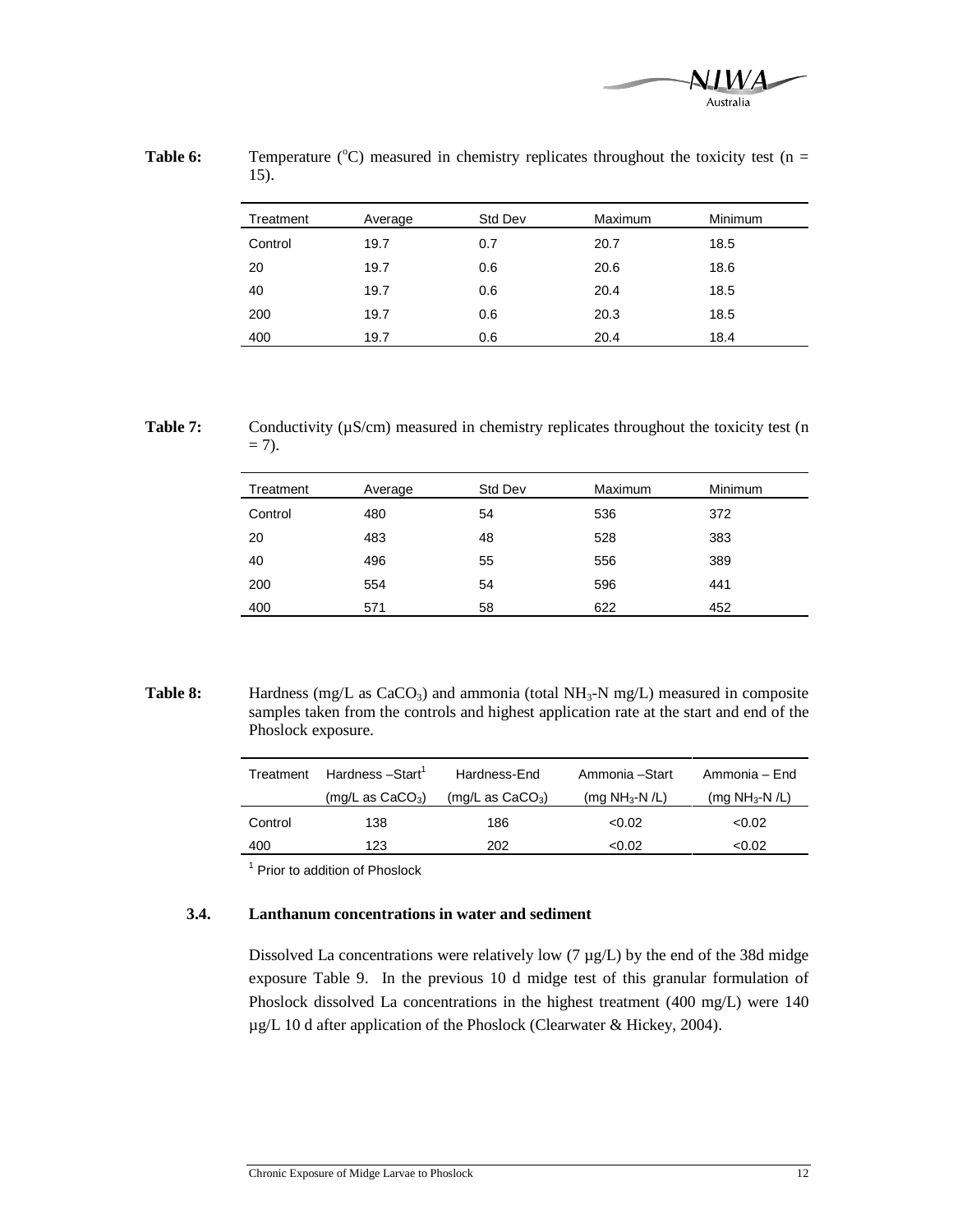![](_page_16_Picture_0.jpeg)

Table 9: Concentration of dissolved lanthanum (La), calcium (Ca) or phosphorus (P) in selected samples taken from the end of the chronic midge toxicity test. The water sample was a composite of all replicates in the treatment (not including the chemistry replicates).

| Media | <b>Test Concentration</b> | <b>Sampling Time</b> | Dissolved La | <b>Dissolved Ca</b> | <b>Dissolved P</b> |
|-------|---------------------------|----------------------|--------------|---------------------|--------------------|
|       | (mg Phoslock/L)           | (d)                  | $(\mu g/L)$  | (mg/L)              | (mg/L)             |
| Water | 400                       | 38                   | 7.7          | 45.1                | 0.05               |

**Table 10:** Total lanthanum (La), calcium (Ca) and phosphorus (P) measured in a selected sediment sample taken at the end of the 38 d midge test from the chemistry replicate after thorough mixing, but not sieving to remove organisms. Lanthanum concentrations converted to ( $\mu$ g La/cm<sup>2</sup> sediment using, jar area (59.45 cm<sup>2</sup>), actual weights of sediment, and dry:wet weight sediment ratios.

| Media    | <b>Test Concentration</b> | Total La           | <b>Total La</b>                  | <b>Total Ca</b>    | <b>Total P</b>     |
|----------|---------------------------|--------------------|----------------------------------|--------------------|--------------------|
|          | (mg Phoslock/L)           | (mg/kg dry weight) | (µg La/cm <sup>2</sup> sediment) | (mg/kg dry weight) | (mg/kg dry weight) |
| Sediment | 400                       | 1830               | 2437                             | 18000              | 218                |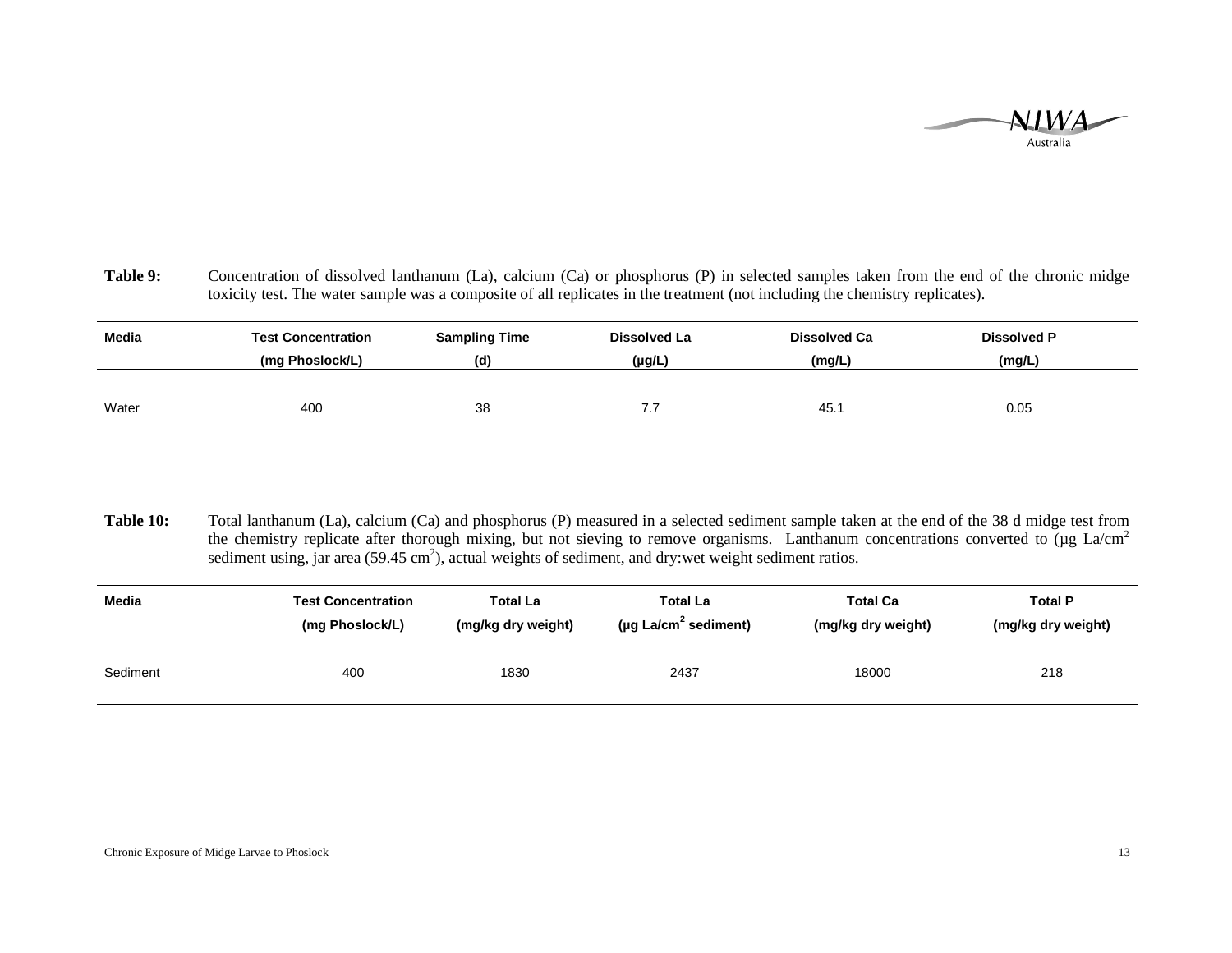![](_page_17_Picture_0.jpeg)

It is likely that La concentrations were similar at 10 d in the chronic midge exposure, because the tests were run simultaneously under identical conditions, except that the sediment was placed in the jars for the chronic test 20 d earlier than for the acute test. The sediment was prepared early because the chronic test did not begin as planned because test organisms were unexpectedly not available. Water hardness was much higher in the chronic midge toxicity test (123-202 mg  $/L$  as CaCO<sub>3</sub>), than in the acute midge test (73-76 mg/L as  $CaCO<sub>3</sub>$ ), possibly because the sediment chemistry was different between the two tests due to different equilibration times. Accordingly dissolved Ca concentrations were higher at the end of the chronic midge test (45 mg/L) than at the end of the 10 d midge test  $(9 \text{ mg/L})$ . Dissolved phosphorus concentrations  $(0.05 \text{ mg/L})$  were also slightly higher at the end of the chronic midge tests than in all of NIWA's previous Phoslock tests where dissolved phosphorus was below the detection limit  $\left($  < 0.02 mg/L).

The La concentrations in the sediment at the end of the chronic midge test (1830 mg/kg dry weight ) were comparable to the sediment concentration (1990 mg/kg dry weight) measured at the end of the worm test in the 1000 mg/L treatment , but were much lower than measured at the end of the 10 d midge test in the 400 mg/L treatment (5120 mg/kg dry weight). This latter value is markedly higher than concentrations measured in the other tests and may represent difficulties associated with subsampling of this test, including the uneven layer of Phoslock over the sediment, and only measuring one sample. The La dose in the chronic midge test was 30 mg  $La/g$ Phoslock which compares well with the values calculated for the previous worm and amphipod tests (25 and 33 mg La/g Phoslock), but is much lower than the 86 mg La/g Phoslock measured in the 10 d midge test. These data also suggest the sample taken from the 10 d midge test is an anomaly compared to the others, rather than representing a real trend.

### **3.5. General discussion**

#### **3.5.1. Dosing system approach**

The slurry dosing was required to create an even distribution in the sediment toxicity test jars. Our observations indicated that the Phoslock pellets disintegrated rapidly when added to water, however, a depth of 1-2 m would have been required to give even coverage in the testing jars. Our application method meant that the organisms were exposed to relatively high turbidity for <12 h after application of the Phoslock, but for the majority of the exposure experienced only low levels of suspended material in the water column (visual assessment) in the highest concentrations (200 and 400 mg/L), and leachate from the Phoslock. For most of the exposure period the sedimentdwelling organisms were exposed primarily to the deposited Phoslock layer. There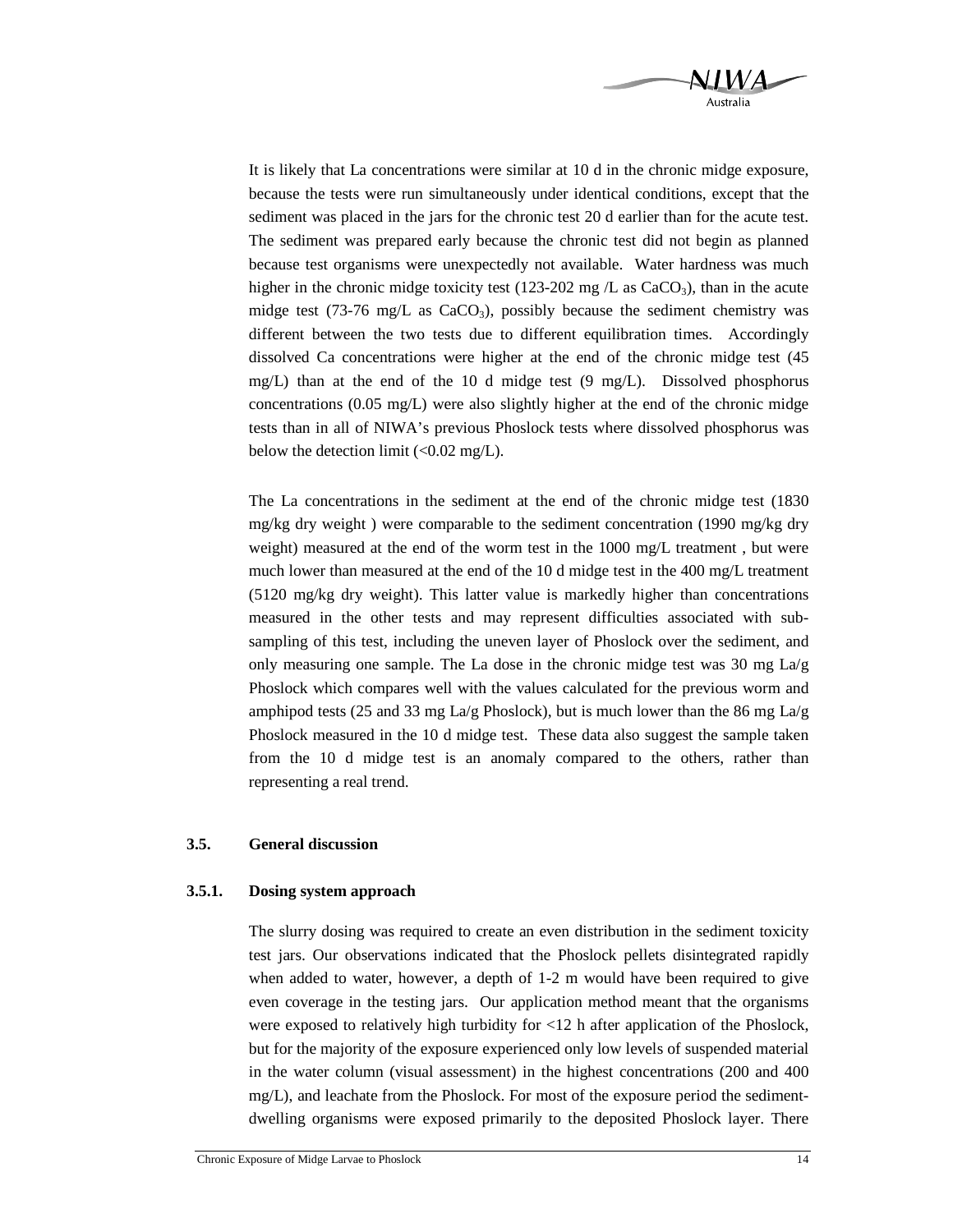![](_page_18_Picture_0.jpeg)

was no obvious behavioural response of the midges to the application of Phoslock. The midges had burrowed into the sediment at the time of Phoslock application and remained out of sight.

The use of the standard sediment testing approach to test Phoslock did not include replacement of the overlying water, hence excessive leaching of Phoslock might have occurred that might not be representative of Phoslock used in a natural situation. However even under this scenario any La that may have leached from the Phoslock had no observable adverse effect on the midge development and emergence.

#### **3.5.2. Scaling to in-lake situations**

The baseline scenario tested represented a nominal lake depth of 2 m and a moderately high phosphorus concentration of 0.2 mg P/L  $(0.2 \text{ g/m}^3)$  and a 200:1 Phoslock:P application rate. The highest organism exposures were up to 10X this baseline scenario. Extrapolation of these results to lake applications may be satisfied by a range of water depth and phosphorus combinations. For example, assuming an effects threshold at 0.5X the baseline scenario corresponds to a 1 m deep lake with 0.2 mg P/L, or a 2 m deep lake with 0.1 mg P/L.

In practice a wide range of factors should be considered in determining an appropriate lake application rate. These include considering whether thermal stratification and deoxygenation is occurring in the water body which will mean no living organisms are present in sediments and thus allow higher dosing; and adjusting application rates relative to areas of differing lake depth. Notably, the toxicity data have indicated worms and chironomid larvae may be particularly tolerant of high sediment applications, even during midge larval morphogenesis into pupae and emergence into adults. Thus, high application rates may not result in extreme effects on all sedimentdwelling species but only sensitive species. To date, the toxicity data generated by NIWA indicate that the amphipod *Phreatogammarus helmsii* is the species most sensitive to Phoslock applications with an 10d  $LC_{50}$  of 33 mg/L. These conclusions apply only to the Eureka granular formulation (manufactured in Australia) of Phoslock tested by NIWA in June – July 2004. We have been informed that a different granular formulation of Phoslock is now available (July 2004) and is manufactured in China (China formulation). NIWA did not test the China formulation of Phoslock.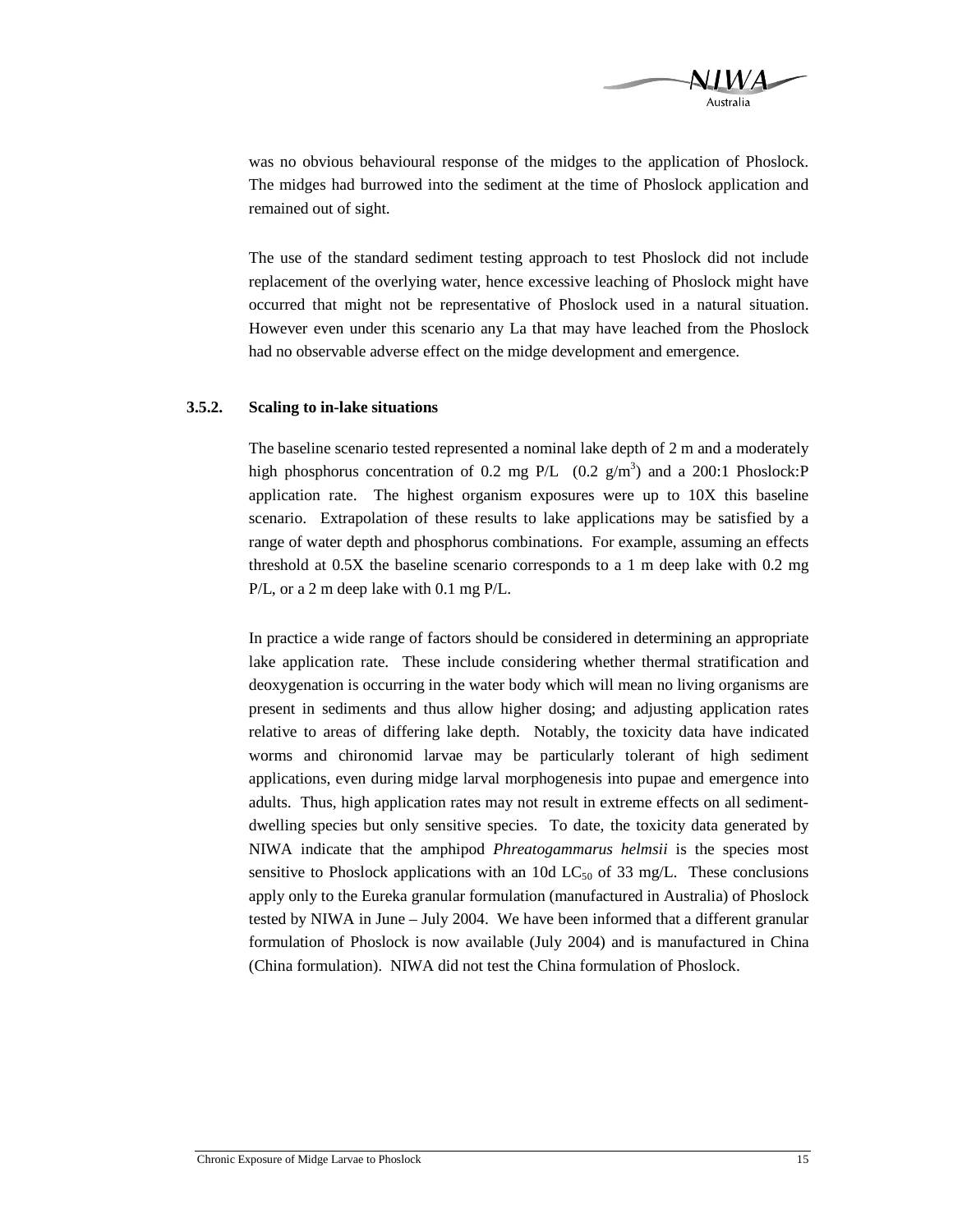![](_page_19_Picture_0.jpeg)

# **4. References**

- ANZECC & ARMCANZ (2000). Australian and New Zealand guidelines for fresh and marine water quality. National Water Quality Management Strategy Paper No 4, Australian and New Zealand Environment and Conservation Council & Agriculture and Resource Management Council of Australia and New Zealand, Canberra, Australia.
- Clearwater, S.J.; Hickey, C.W. (2004). Ecotoxicity testing of Phoslock on sedimentdwelling aquatic biota and rainbow trout. Prepared for ECOWISE Environmental Pty Ltd. NIWA Client Report: AUS2004-004. p.42.
- OECD (2001) OECD Guidelines for the testing of chemicals. Proposal for a new guideline 219. Sediment-water chironomid toxicity test using spiked water. Draft document. 21pp.
- USEPA (1987a). Ambient Water Quality Criteria for Zinc. EPA-440/5-87-003*.*  Criteria and Standard Division. US Environmental Protection Agency. Washington D.C.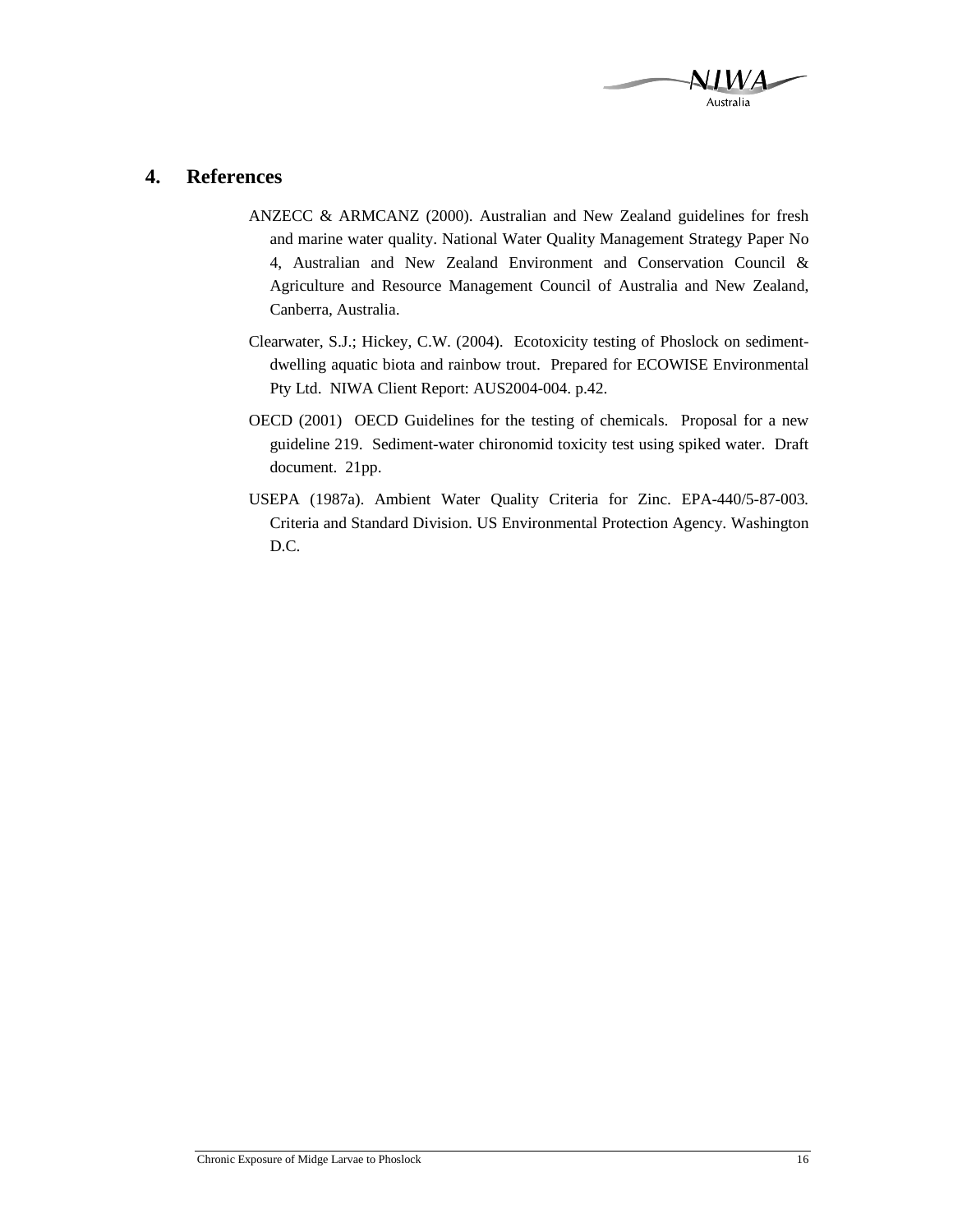A. Australia

# **Appendix A**

Quotation brief for toxicity testing programme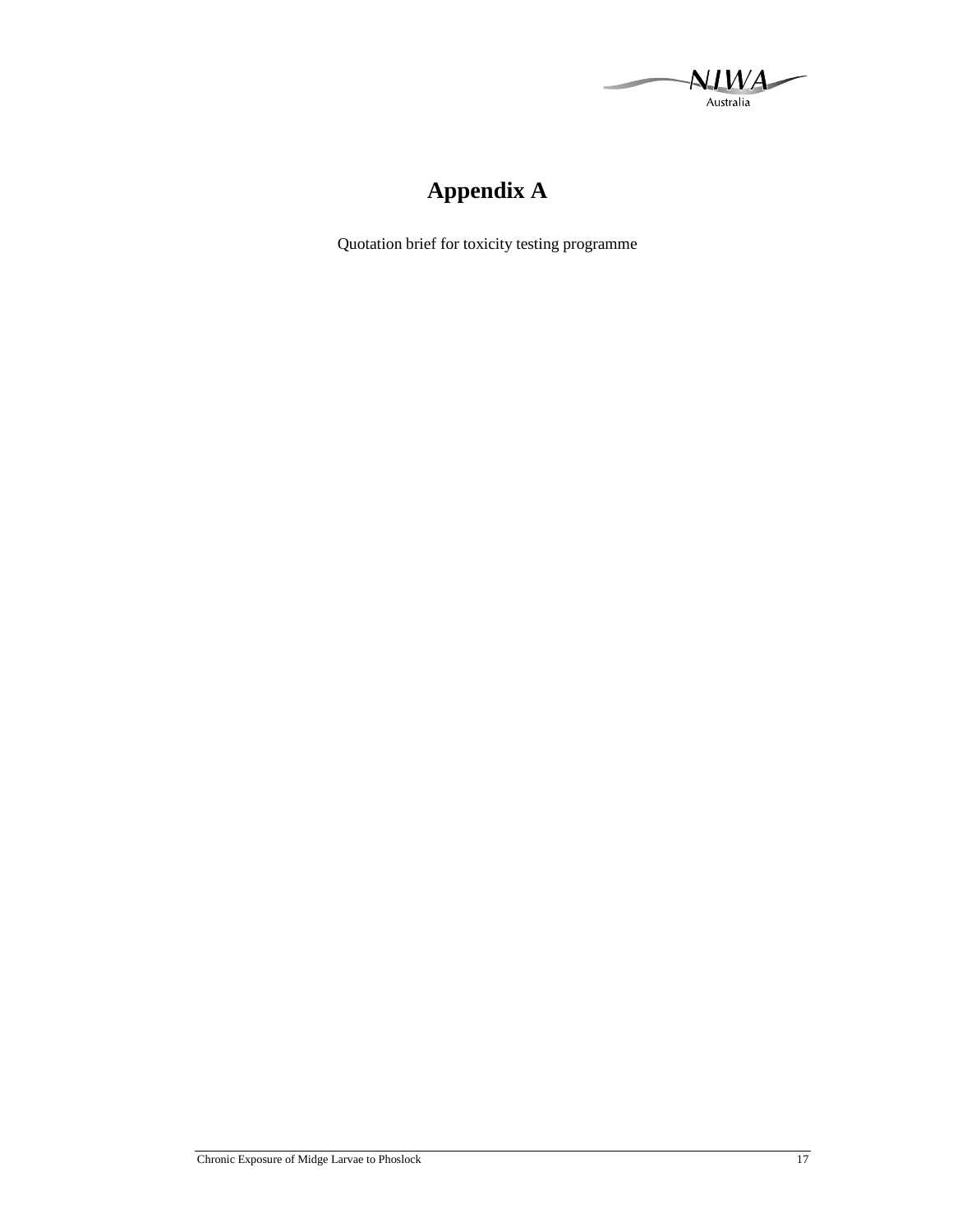![](_page_21_Picture_0.jpeg)

12 March 2004

Dr Garry Bennison ECOWISE Environmental Pty Ltd PO Box 673 Spring Hill Queensland Australia 4004

Dear Garry

### **Ecotoxicity testing of Phoslock**

Based on discussions with yourself and Jamie Corfield of NIWA Australia, we have prepared the following quote to undertake toxicity testing of the granule form of Phoslock on aquatic biota.

Our understanding of the mode of action of this compound is that granules are added to water, rapid dispersion occurs and the product then slowly settles on the bed. The toxicity tests therefore need to examine the potential toxicity of the flocculant when it settles on the bed, along with the potential effects of dissolved compounds in the water column. The tests we propose address both potential exposure routes. Results will be reported on the basis of chemically analysed lanthanum (La) concentrations, since this is the key toxicity component. The analytical detection limits for La are:  $0.2 \text{ mg m}^3$ for water and  $0.2 \text{ mg kg}^{-1}$  dry wt for sediments. The water detection limit is well below known species sensitivity to La.

We propose that a risk assessment approach be taken to determining the dose at which no effects would be observed on the test organisms. The tests proposed attempt to mimic the exposure route most likely to occur in the field. The proposed dosing rate of the compound is 200:1 on a phosphorus basis. We would expose test animals (in 5 replicate tests) to 3 doses. For sediment dwelling invertebrates, these doses would assume the proposed dosing rate represented minimum exposure and undertake to establish whether effects would or would not occur at progressively higher dose levels (e.g., 5X, 10X). The dosed rate will assume a nominal water depth of 2m and a phosphorus concentration to 200 mg  $m<sup>-3</sup>$  to obtain the sediment dose. We anticipate that this will result in an approximate 1 mm layer thickness of Phoslock on sediments at the recommended dose. As fish are mobile, tests undertaken in beakers are likely to represent the worst case scenario for exposure, as they would be representative of only the shallow regions of the anticipated field environment (e.g., a lake). The proposed dosing rate would therefore represent the highest exposure rate, with concentrations higher and lower than the recommended dose. Our test regime would involve exposing fish to this range of concentrations to enable the calculation of a dose-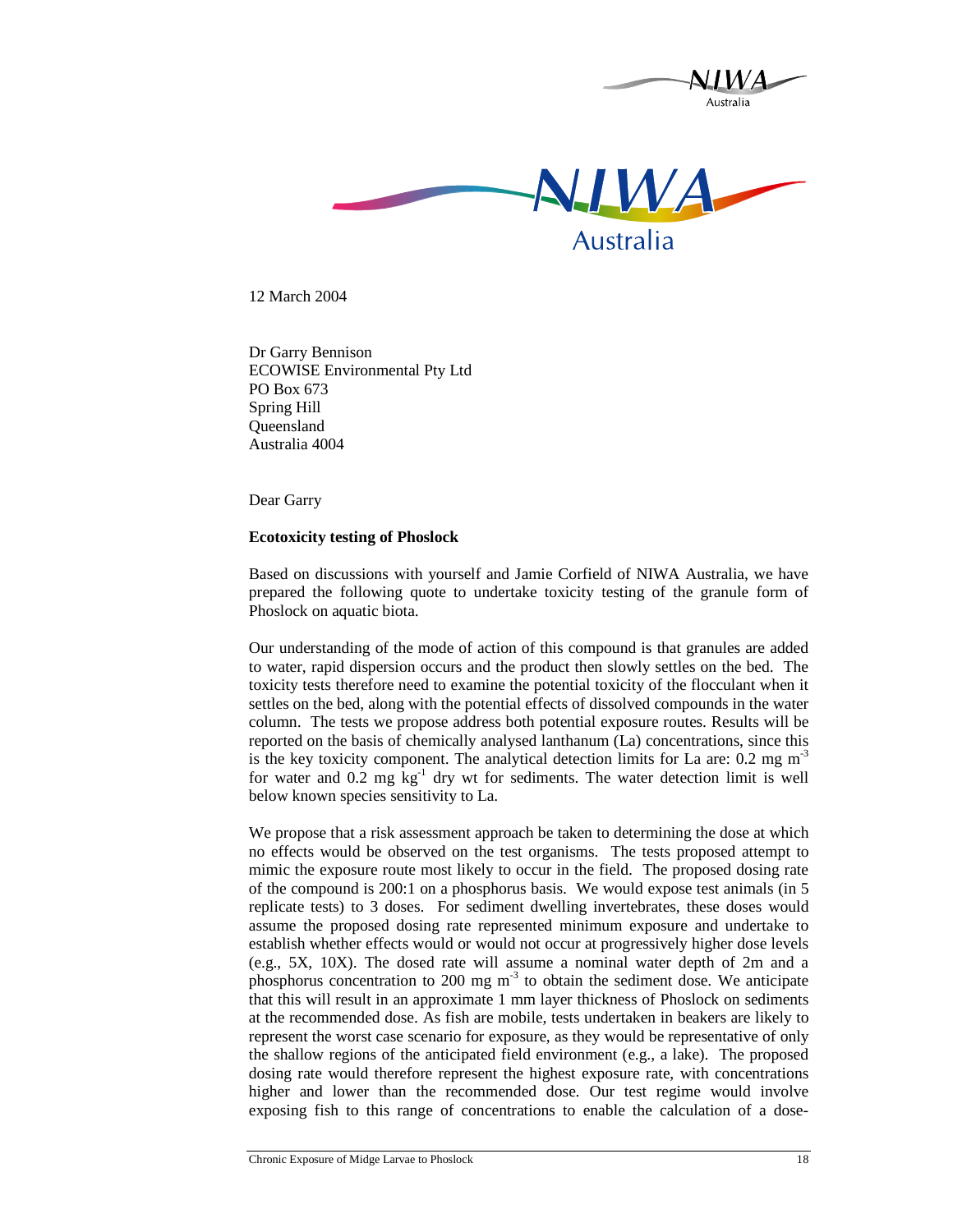![](_page_22_Picture_0.jpeg)

response. All sediment tests would be conducted using established laboratory protocols. For the trout tests we would use sand sediment in the tanks with the trout in place during the dosing procedure. This would simulate both water column and ongoing exposure from sediments. Supporting chemical analyses will include lanthanum concentrations of the dosed sediments, their overlying water and total and dissolved lanthanum in the trout exposures.

-2-

We propose the following standard test species be used to examine toxicity.

| <b>Species</b>                                             | <b>Duration/Effect</b><br>measured | Test type |
|------------------------------------------------------------|------------------------------------|-----------|
| <b>Sediment</b>                                            |                                    |           |
| Amphipod (Chaetocorophium cf lucasi or<br>similar species) | 10d survival                       | Acute     |
| Oligochaete (Lumbriculus variegatus)                       | 10d survival                       | Acute     |
| Chironomid (Chironomus sp)                                 | 10d survival                       | Acute     |
| Water column                                               | 96hr survival                      | Acute     |
| Rainbow trout (Oncorhynchus mykiss)                        |                                    |           |

Analytical quality control tests using reference toxicants (zinc) are included in these tests. Pore water testing will include pH and ammonia following completion of experiments.

[Section deleted]

Yours sincerely

inteller 11. Deckey

Christopher W. Hickey (Dr) Senior Research Scientist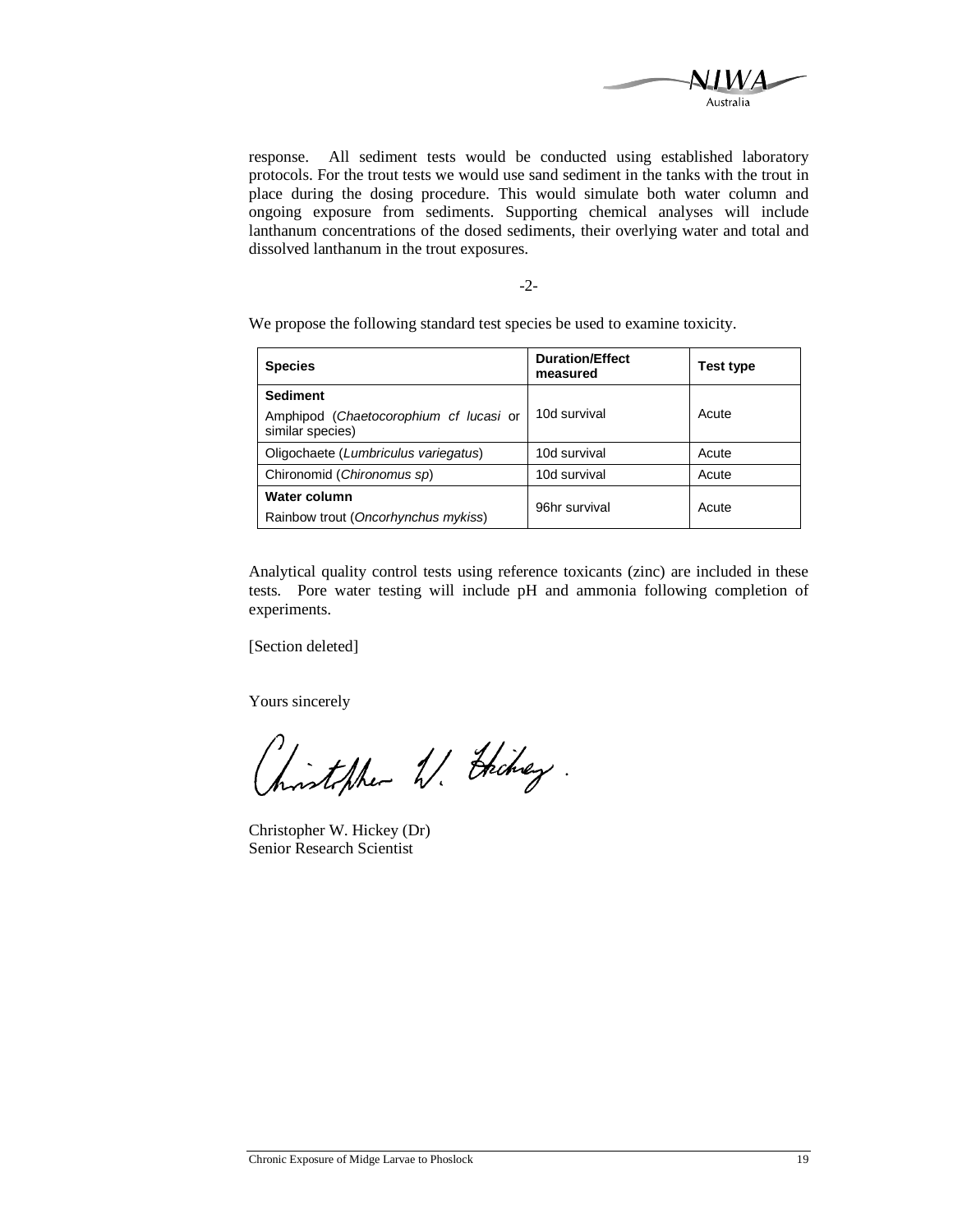A) Australia

# **Appendix B**

Summary of toxicity test protocol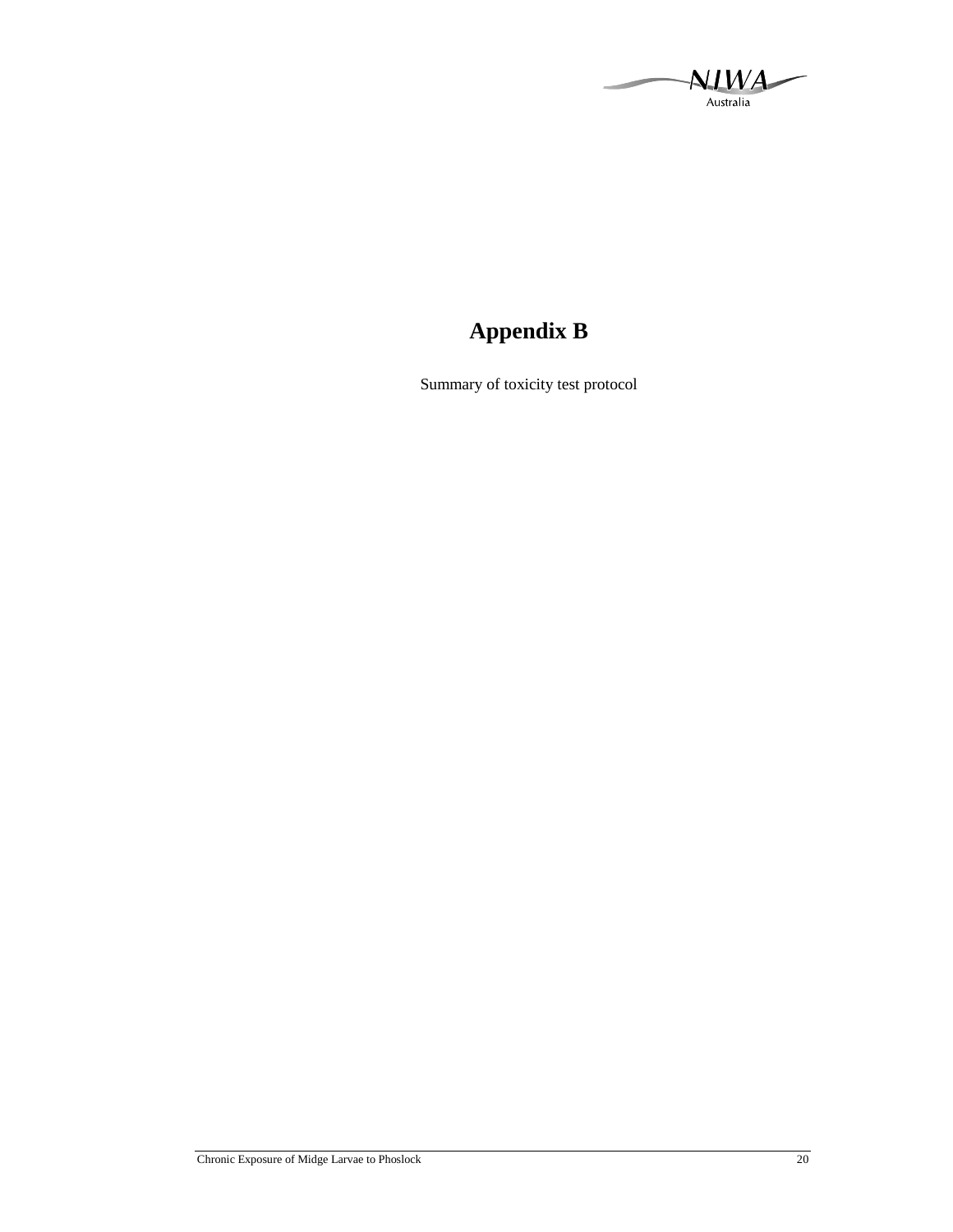![](_page_24_Picture_0.jpeg)

| Project Name: Phoslock<br>Test Initiation: 1/6/04 | Project Number: NAU04927/2384                                                                                                                                                                                                             |
|---------------------------------------------------|-------------------------------------------------------------------------------------------------------------------------------------------------------------------------------------------------------------------------------------------|
| <b>Test Protocol:</b>                             | OECD 2001 (modified)                                                                                                                                                                                                                      |
| Test Material:                                    | Phoslock                                                                                                                                                                                                                                  |
| Test Organisms:                                   | Chironomus zealandicus - laboratory reared                                                                                                                                                                                                |
| Source:                                           | Fernhollow Farm, Hamilton                                                                                                                                                                                                                 |
| Organisms/Container:                              | 20 per replicate                                                                                                                                                                                                                          |
| Test Concentrations:                              | Control, 20, 40, 200, 400 mg Phoslock/L                                                                                                                                                                                                   |
| Replicates:                                       | 11 (included a chemistry replicate)                                                                                                                                                                                                       |
| Feeding:                                          | Fed 0.8 mg Cerophyll/organism every 2 days                                                                                                                                                                                                |
| Reference Toxicant:                               | Zinc sulphate                                                                                                                                                                                                                             |
| Reference Toxicant<br>Concentrations:             | 0, 5, 10, 100, 500, 1000 mg Zn/L <sup>1</sup>                                                                                                                                                                                             |
| <b>Test Duration:</b>                             | 38 d                                                                                                                                                                                                                                      |
| Sample Pre-treatment:                             | Freshwater added to pellets to make a slurry                                                                                                                                                                                              |
| <b>Dilution Water</b>                             | Fernhollow Spring Water                                                                                                                                                                                                                   |
| Test Chambers:                                    | 500 mL glass jars                                                                                                                                                                                                                         |
| Lighting:                                         | 16L:8D                                                                                                                                                                                                                                    |
| Temperature:                                      | $20 \pm 1$ °C                                                                                                                                                                                                                             |
| Salinity:                                         | 0 ppt                                                                                                                                                                                                                                     |
| Aeration:                                         | Aerated                                                                                                                                                                                                                                   |
| Chemical Data:                                    | Initial and final hardness and ammonia in control and highest<br>concentration. Final conductivity in all treatments<br>Dissolved oxygen daily, temperature & pH weekly, all treatments.<br>Water and sediment samples beginning and end. |
| Behavioural Data:                                 | Presence/absence, live/dead, & behaviour noted daily, emergence<br>(including sex) recorded every second day.                                                                                                                             |
| <b>Effect Measured:</b>                           | Emergence, survival                                                                                                                                                                                                                       |
| Test Acceptability:                               | Minimum average control survival 80%, minimum control survival in<br>each replicate 75%, LC $_{50}$ for reference toxicant within $\pm$ 2S.D. of NIWA<br>long term average <sup>1</sup> .                                                 |

## **Summary of test conditions for chronic midge bioassay**

<sup>1</sup>NIWA has no previous reference toxicity data on this species.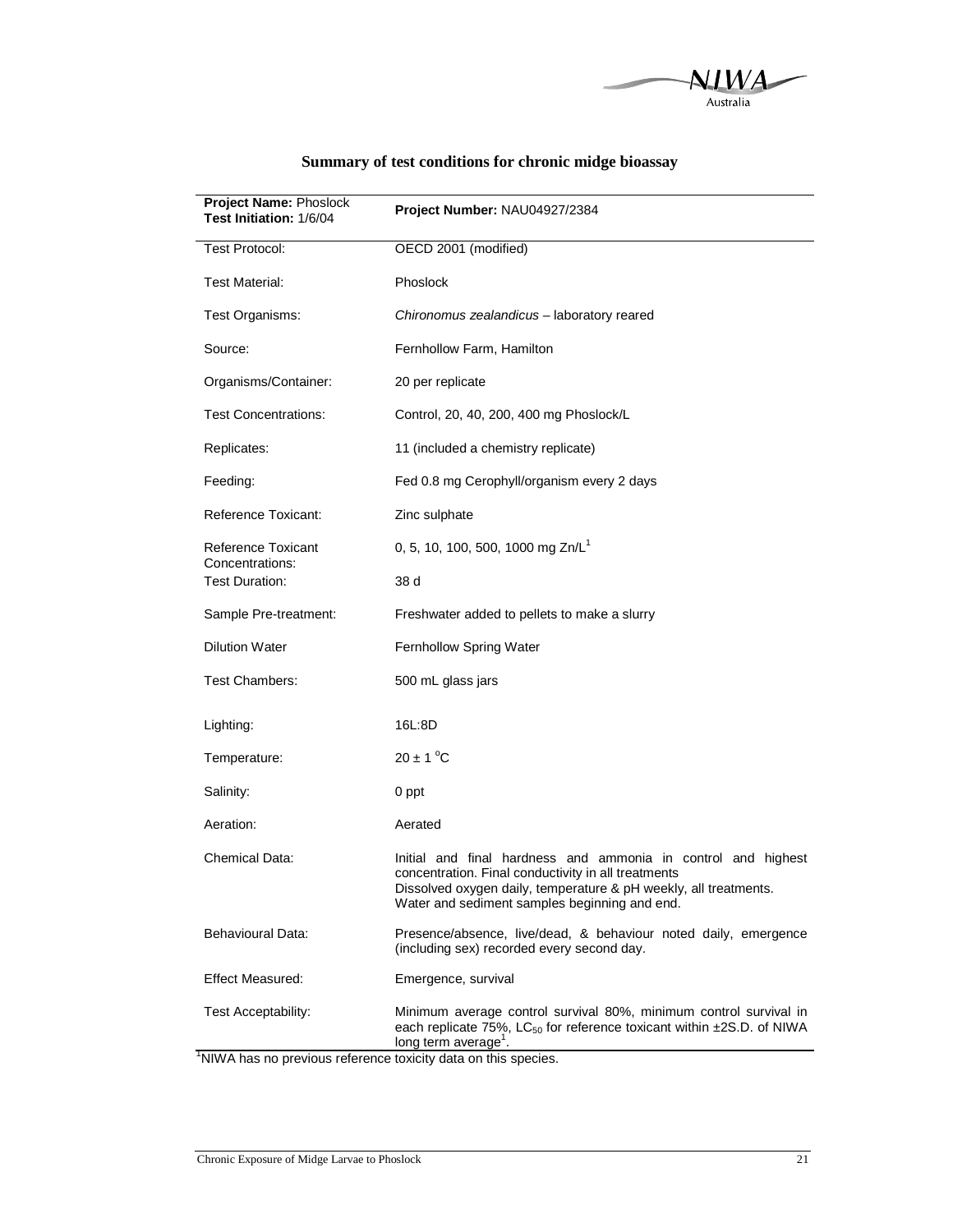NIWA Australia

# **Appendix C**

Response data statistics for tests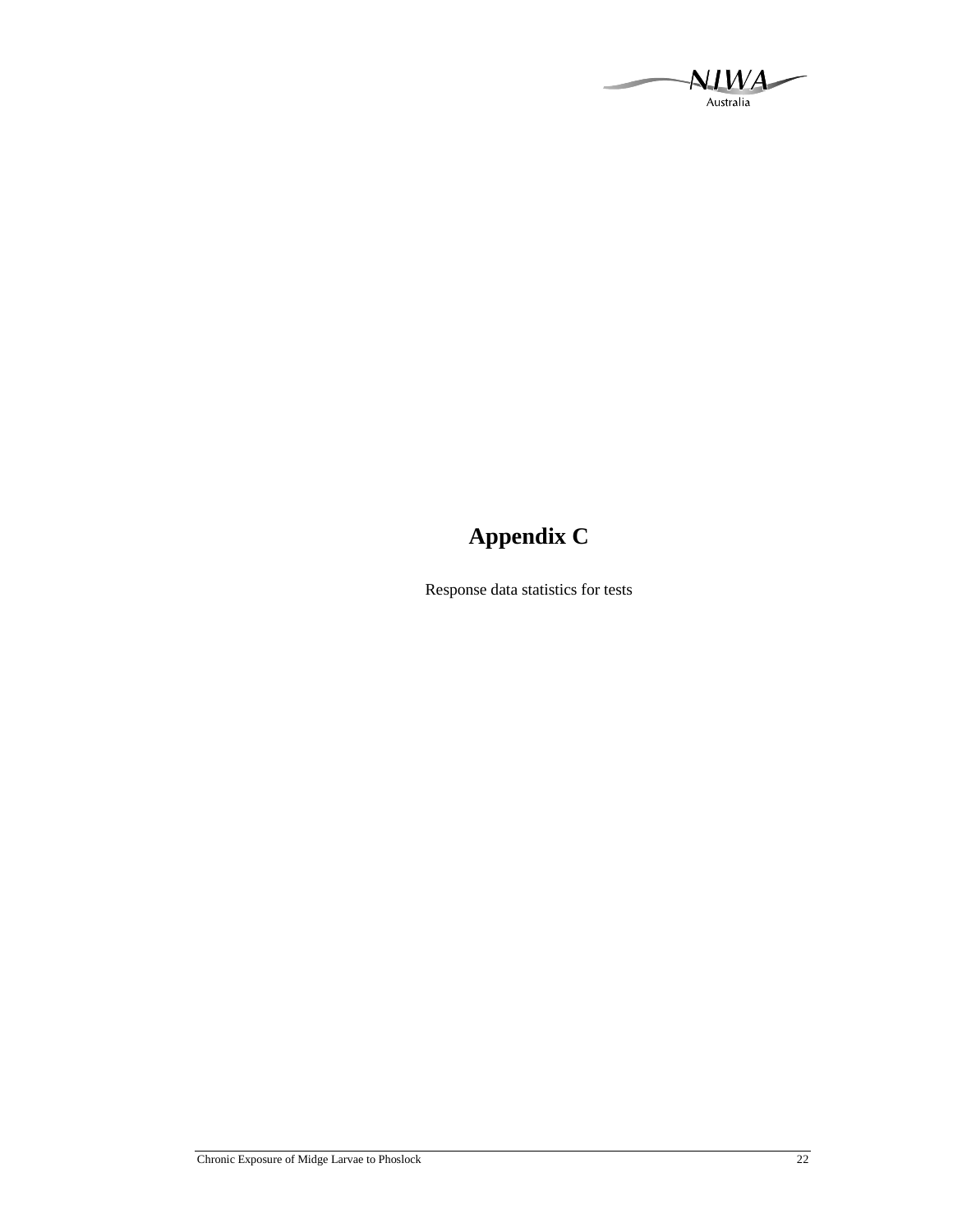![](_page_26_Picture_0.jpeg)

|                        | 96 h Midge Larval Survival-Total survival (incl emer |        |        |                                                       |        |        |              |        |                           |        |                                    |  |  |  |
|------------------------|------------------------------------------------------|--------|--------|-------------------------------------------------------|--------|--------|--------------|--------|---------------------------|--------|------------------------------------|--|--|--|
| Start Date:            | 1/06/2004                                            |        |        | Test ID: 2384/JZczs                                   |        |        | Sample ID:   |        | PS-Phoslock               |        |                                    |  |  |  |
| End Date:              | 9/07/2004                                            |        |        | Lab ID: SC-Sue Clearwater                             |        |        | Sample Type: |        |                           |        | STDFW-Standard Freshwater Sediment |  |  |  |
| Sample Date: 1/06/2004 |                                                      |        |        | Protocol: OECD 2001 - Draft (revised fr Test Species: |        |        |              |        | CZ-Chironomus zealandicus |        |                                    |  |  |  |
| Comments:              |                                                      |        |        | 28 Midge survival data from emergence test -35d long  |        |        |              |        |                           |        |                                    |  |  |  |
| Conc-mg/L              |                                                      | 2      |        | 4                                                     | 5      | 6      |              | 8      | 9                         | 10     |                                    |  |  |  |
| Con                    | 1.0000                                               | 1.0000 | 0.8000 | 0.9500                                                | 0.9000 | 0.9000 | 0.9500       | 0.7500 | 0.9000                    | 0.7500 |                                    |  |  |  |
| 20                     | 0.8000                                               | 1.0000 | 0.6500 | 0.8500                                                | 0.8500 |        |              |        |                           |        |                                    |  |  |  |
| 40                     | 0.8500                                               | 0.9500 | 0.9500 | 0.7500                                                | 1.0000 |        |              |        |                           |        |                                    |  |  |  |
| 200                    | 0.9000                                               | 0.6000 | 0.9500 | 1.0000                                                | 0.5500 |        |              |        |                           |        |                                    |  |  |  |
| 400                    | 0.8500                                               | 0.8000 | 0.9000 | 1.0000                                                | 0.8500 |        |              |        |                           |        |                                    |  |  |  |

|           |        |        |        |        | <b>Transform: Untransformed</b> |        |    |          | 1-Tailed | <b>Isotonic</b> |        |        |
|-----------|--------|--------|--------|--------|---------------------------------|--------|----|----------|----------|-----------------|--------|--------|
| Conc-ma/L | Mean   | N-Mean | Mean   | Min    | Max                             | CV%    | N  | t-Stat   | Critical | <b>MSD</b>      | Mean   | N-Mean |
| Con       | 0.8900 | 1.0000 | 0.8900 | 0.7500 | .0000                           | 10.527 | 10 |          |          |                 | 0.8900 | 1.0000 |
| 20        | 0.8300 | 0.9326 | 0.8300 | 0.6500 | 1.0000                          | 15.120 | 5  | 0.889    | 2.385    | 0.1610          | 0.8650 | 0.9719 |
| 40        | 0.9000 | 1 0112 | 0.9000 | 0.7500 | 1.0000                          | 11 111 | 5  | $-0.148$ | 2.385    | 0.1610          | 0.8650 | 0.9719 |
| 200       | 0.8000 | 0.8989 | 0.8000 | 0.5500 | .0000                           | 26.146 | 5  | 1.333    | 2.385    | 0.1610          | 0.8400 | 0.9438 |
| 400       | 0.8800 | 0.9888 | 0.8800 | 0.8000 | .0000                           | 8.617  | 5  | 0.148    | 2.385    | 0.1610          | 0.8400 | 0.9438 |

| <b>Auxiliary Tests</b>                                           |             | <b>Statistic</b> |         | Critical |         | <b>Skew</b> | Kurt                    |     |                |      |
|------------------------------------------------------------------|-------------|------------------|---------|----------|---------|-------------|-------------------------|-----|----------------|------|
| Shapiro-Wilk's Test indicates normal distribution ( $p > 0.01$ ) |             | 0.96788          |         | 0.9      |         | $-0.4035$   | $-0.465$                |     |                |      |
| Bartlett's Test indicates equal variances ( $p = 0.23$ )         |             |                  | 5.63127 |          | 13.2767 |             |                         |     |                |      |
| Hypothesis Test (1-tail, 0.05)                                   | <b>NOEC</b> | <b>LOEC</b>      | ChV     | ΤU       | MSDu    | MSDn        | MSB                     | MSE | F-Prob         | df   |
| Bonferroni t Test                                                | 400         | >400             |         |          |         |             | 0.16103 0.18093 0.01019 |     | 0.0152 0.61874 | 4.25 |

|                  |        |    |             | Linear Interpolation (200 Resamples)           |
|------------------|--------|----|-------------|------------------------------------------------|
| Point            | mg/L   | SD | 95% CL(Exp) | <b>Skew</b>                                    |
| IC <sub>05</sub> | 164.80 |    |             |                                                |
| IC10             | >400   |    |             |                                                |
| IC <sub>15</sub> | >400   |    |             | 1.0                                            |
| IC <sub>20</sub> | >400   |    |             | 0.9                                            |
| IC25             | >400   |    |             |                                                |
| <b>IC40</b>      | >400   |    |             | 0.8                                            |
| <b>IC50</b>      | >400   |    |             | 0.7                                            |
|                  |        |    |             | 0.6                                            |
|                  |        |    |             | Response<br>0.5                                |
|                  |        |    |             | 0.4                                            |
|                  |        |    |             |                                                |
|                  |        |    |             | 0.3                                            |
|                  |        |    |             | 0.2                                            |
|                  |        |    |             | 0.1                                            |
|                  |        |    |             | 0.0                                            |
|                  |        |    |             |                                                |
|                  |        |    |             | $-0.1$                                         |
|                  |        |    |             | 100<br>300<br>400<br>500<br>$\mathbf 0$<br>200 |
|                  |        |    |             | Dose mg/L                                      |

![](_page_26_Figure_5.jpeg)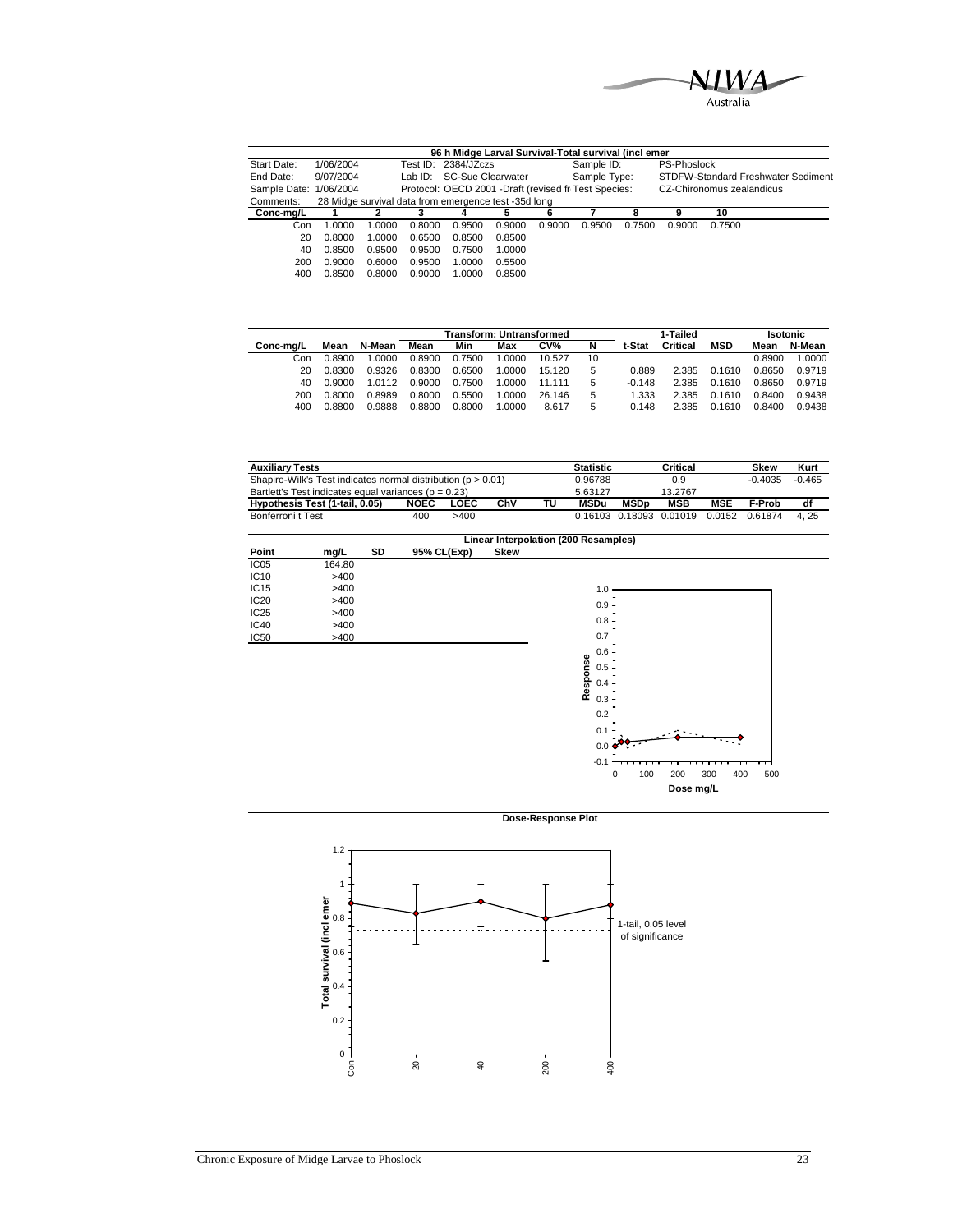![](_page_27_Picture_0.jpeg)

|                        |                         |        |            |                                                       |        |        | Midge Emergence ~28d-Total emergence |        |                    |                           |                                    |
|------------------------|-------------------------|--------|------------|-------------------------------------------------------|--------|--------|--------------------------------------|--------|--------------------|---------------------------|------------------------------------|
| Start Date:            | 1/06/2004               |        | Test ID: . | 2384/JZ1cz                                            |        |        | Sample ID:                           |        | <b>PS-Phoslock</b> |                           |                                    |
| End Date:              | 9/07/2004               |        | Lab ID:    | SC-Sue Clearwater                                     |        |        | Sample Type:                         |        |                    |                           | STDFW-Standard Freshwater Sediment |
| Sample Date: 1/06/2004 |                         |        |            | Protocol: OECD 2001 - Draft (revised fr Test Species: |        |        |                                      |        |                    | CZ-Chironomus zealandicus |                                    |
| Comments:              | 28 Midge emergence test |        |            |                                                       |        |        |                                      |        |                    |                           |                                    |
| Conc-mg/L              |                         |        |            | 4                                                     |        | 6      |                                      | 8      | 9                  | 10                        |                                    |
| Con                    | 0.8500                  | 0.8000 | 0.5500     | 0.9000                                                | 0.6000 | 0.8500 | 0.8500                               | 0.7500 | 0.9000             | 0.7500                    |                                    |
| 20                     | 0.7000                  | 0.8000 | 0.5500     | 0.6500                                                | 0.7000 |        |                                      |        |                    |                           |                                    |
| 40                     | 0.7500                  | 0.9000 | 0.8500     | 0.6500                                                | 0.9000 |        |                                      |        |                    |                           |                                    |
| 200                    | 0.7500                  | 0.6000 | 0.8500     | 0.7500                                                | 0.5500 |        |                                      |        |                    |                           |                                    |
| 400                    | 0.8000                  | 0.8000 | 0.7000     | 0.9000                                                | 0.8500 |        |                                      |        |                    |                           |                                    |

|           |        |        |        |        | Transform: Untransformed |        |    |          | 1-Tailed |            | <b>Isotonic</b> |        |  |
|-----------|--------|--------|--------|--------|--------------------------|--------|----|----------|----------|------------|-----------------|--------|--|
| Conc-ma/L | Mean   | N-Mean | Mean   | Min    | Max                      | CV%    | N  | t-Stat   | Critical | <b>MSD</b> | Mean            | N-Mean |  |
| Con       | 0.7800 | .0000  | 0.7800 | 0.5500 | 0.9000                   | 15.467 | 10 |          |          |            | 0.7800          | 1.0000 |  |
| 20        | 0.6800 | 0.8718 | 0.6800 | 0.5500 | 0.8000                   | 13.357 | 5  | 1.686    | 2.385    | 0.1414     | 0.7500          | 0.9615 |  |
| 40        | 0.8100 | 1.0385 | 0.8100 | 0.6500 | 0.9000                   | 13.382 | 5  | $-0.506$ | 2.385    | 0.1414     | 0.7500          | 0.9615 |  |
| 200       | 0.7000 | 0.8974 | 0.7000 | 0.5500 | 0.8500                   | 17.496 | 5  | 1.349    | 2.385    | 0.1414     | 0.7500          | 0.9615 |  |
| 400       | 0.8100 | .0385  | 0.8100 | 0.7000 | 0.9000                   | 9.156  | 5  | $-0.506$ | 2.385    | 0.1414     | 0.7500          | 0.9615 |  |

| <b>Auxiliary Tests</b>                                           |             |         |     |         | <b>Statistic</b> |                                            | Critical   |     | Skew   | Kurt |
|------------------------------------------------------------------|-------------|---------|-----|---------|------------------|--------------------------------------------|------------|-----|--------|------|
| Shapiro-Wilk's Test indicates normal distribution ( $p > 0.01$ ) |             | 0.93788 |     | 0.9     |                  | $-0.6592$                                  | $-0.4399$  |     |        |      |
| Bartlett's Test indicates equal variances ( $p = 0.85$ )         |             | 1.36166 |     | 13.2767 |                  |                                            |            |     |        |      |
| Hypothesis Test (1-tail, 0.05)                                   | <b>NOEC</b> | LOEC    | ChV | τu      | MSDu             | MSDn                                       | <b>MSB</b> | MSE | F-Prob | df   |
| Bonferroni t Test                                                | 400         | >400    |     |         |                  | 0.1414  0.18128  0.01975  0.01172  0.18488 |            |     |        | 4.25 |

![](_page_27_Figure_4.jpeg)

**Dose-Response Plot**

![](_page_27_Figure_6.jpeg)